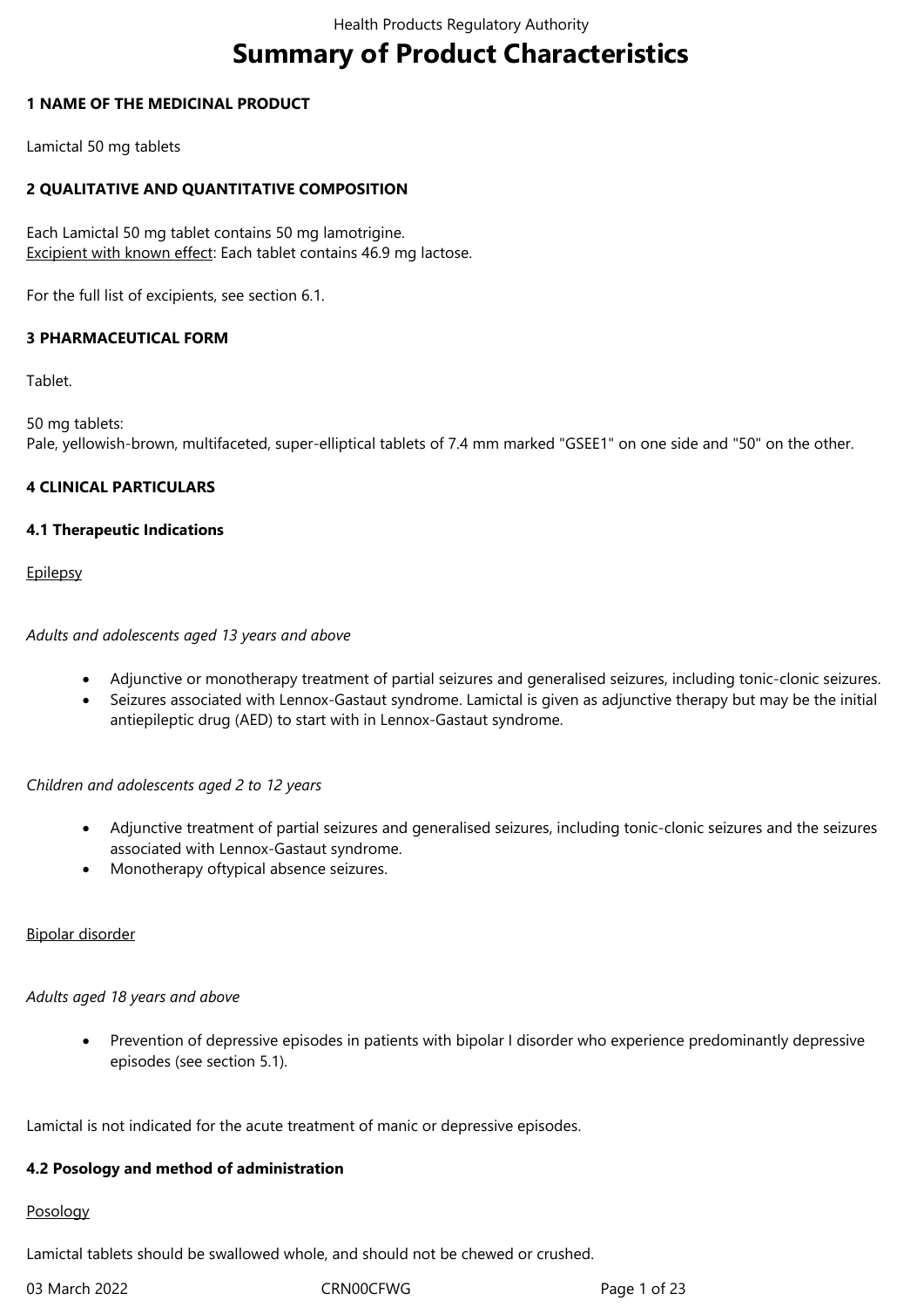If the calculated dose of lamotrigine (for example for treatment of children with epilepsy or patients with hepatic impairment) does not equate to whole tablets, the dose to be administered is that equal to the lower number of whole tablets.

### *Restarting therapy*

Prescribers should assess the need for escalation to maintenance dose when restarting Lamictal in patients who have discontinued Lamictal for any reason, since the risk of serious rash is associated with high initial doses and exceeding the recommended dose escalation for lamotrigine (see section 4.4). The greater the interval of time since the previous dose, the more consideration should be given to escalation to the maintenance dose. When the interval since discontinuing lamotrigine exceeds five half-lives (see section 5.2), Lamictal should generally be escalated to the maintenance dose according to the appropriate schedule.

It is recommended that Lamictal not be restarted in patients who have discontinued due to rash associated with prior treatment with lamotrigine unless the potential benefit clearly outweighs the risk.

### *Epilepsy*

The recommended dose escalation and maintenance doses for adults and adolescents aged 13 years and above (Table 1) and for children and adolescents aged 2 to 12 years (Table 2) are given below. Because of a risk of rash the initial dose and subsequent dose escalation should not be exceeded (see section 4.4).

When concomitant AEDs are withdrawn or other AEDs/medicinal products are added on to treatment regimes containing lamotrigine, consideration should be given to the effect this may have on lamotrigine pharmacokinetics (see section 4.5).

| Table 1: Adults and adolescents aged 13 years and above - recommended treatment regimen in epilepsy |  |  |
|-----------------------------------------------------------------------------------------------------|--|--|
|                                                                                                     |  |  |

| Treatment<br>regimen                                                                                                                                                         | Weeks 1<br>$+2$                                                              | Weeks $3 + 4$                     | Usual maintenance dose                                                                                                                                                                                                                                                       |
|------------------------------------------------------------------------------------------------------------------------------------------------------------------------------|------------------------------------------------------------------------------|-----------------------------------|------------------------------------------------------------------------------------------------------------------------------------------------------------------------------------------------------------------------------------------------------------------------------|
| <b>Monotherapy:</b>                                                                                                                                                          | $25 \text{ mg/d}$<br>ay<br>(once a<br>day)                                   | 50 mg/day<br>(once a day)         | 100 200 mg/day<br>(once a day or two divided doses)<br>To achieve maintenance, doses may be increased by maximum of<br>50 - 100 mg every one to two weeks until optimal response is achieved<br>500 mg/day has been required by some patients to achieve desired<br>response |
|                                                                                                                                                                              |                                                                              |                                   | <b>Adjunctive therapy WITH valproate</b> (inhibitor of lamotrigine glucuronidation $-$ see section 4.5):                                                                                                                                                                     |
| This dosage<br>regimen should<br>be used with<br>valproate<br>regardless of any<br>concomitant<br>medicinal<br>products                                                      | 12.5 mg/<br>day<br>(given as<br>25 <sub>mg</sub><br>on<br>alternate<br>days) | 25 mg/day<br>(once a day)         | 100 200 mg/day<br>(once a day or two divided doses)<br>To achieve maintenance, doses may be increased by maximum of<br>25 - 50 mg every one to two weeks until optimal response is achieved                                                                                  |
|                                                                                                                                                                              |                                                                              |                                   | Adjunctive therapy WITHOUT valproate and WITH inducers of lamotrigine glucuronidation (see section 4.5):                                                                                                                                                                     |
| This dosage<br>regimen should<br>be used without<br>valproate but<br>with:<br>phenytoin<br>carbamazepine<br>phenobarbitone<br>primidone<br>rifampicin<br>lopinavir/ritonavir | 50 mg/d<br>ay<br>(once a<br>day)                                             | 100 mg/day<br>(two divided doses) | 200 400 mg/day<br>(two divided doses)<br>To achieve maintenance, doses may be increased by maximum of<br>100 mg every one to two weeks until optimal response is achieved<br>700 mg/day has been required by some patients to achieve desired<br>response                    |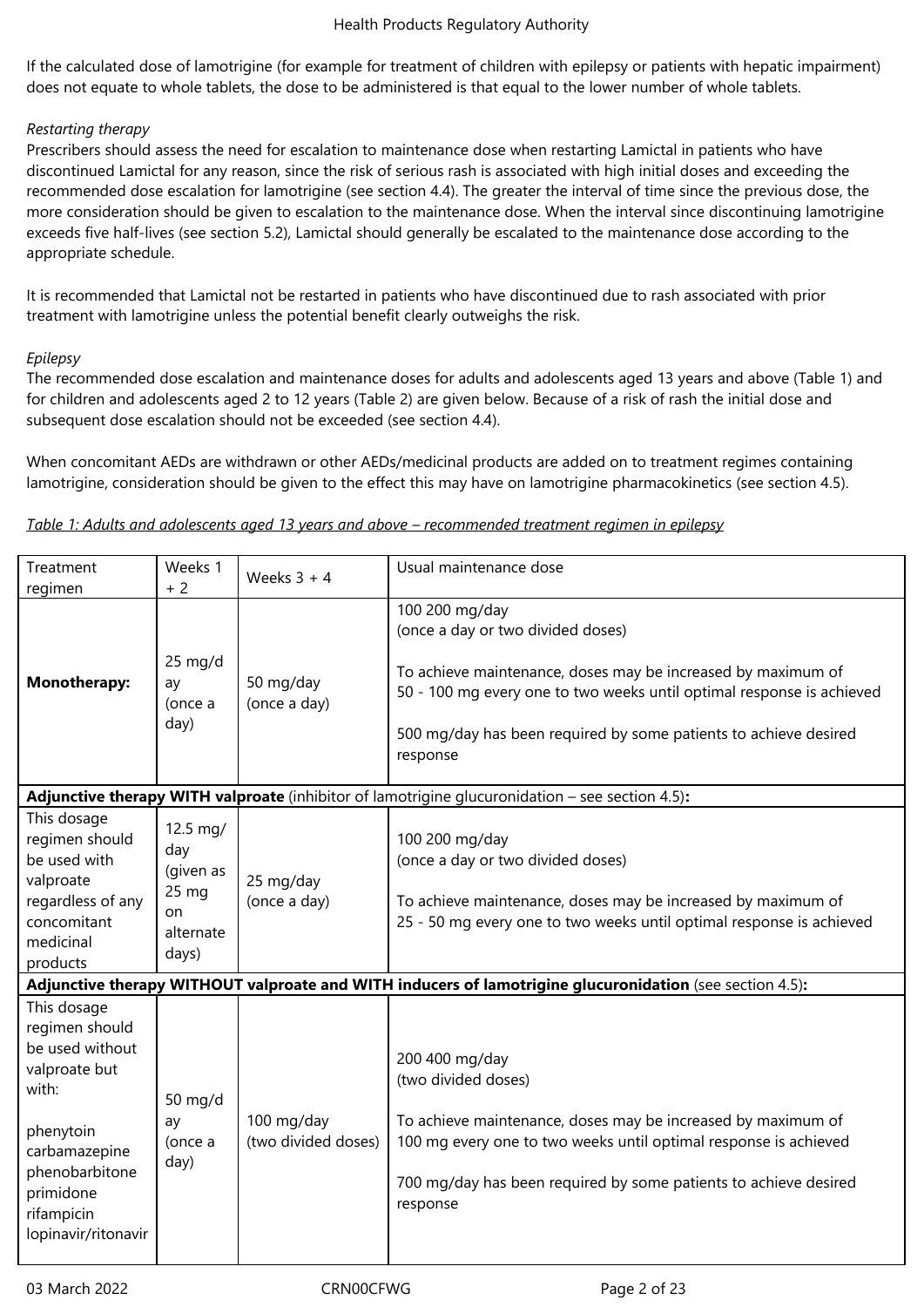|                                                                                                                                                                  | Adjunctive therapy WITHOUT valproate and WITHOUT inducers of lamotrigine glucuronidation (see section 4.5): |                           |                                                                                                                                                                                              |  |  |
|------------------------------------------------------------------------------------------------------------------------------------------------------------------|-------------------------------------------------------------------------------------------------------------|---------------------------|----------------------------------------------------------------------------------------------------------------------------------------------------------------------------------------------|--|--|
| This dosage<br>regimen should<br>be used with<br>other medicinal<br>products that do<br>not significantly<br>inhibit or induce<br>lamotrigine<br>glucuronidation | $25 \text{ mg/d}$<br>av<br>(once a<br>day)                                                                  | 50 mg/day<br>(once a day) | 100 200 mg/day<br>(once a day or two divided doses)<br>To achieve maintenance, doses may be increased by maximum of<br>50 - 100 mg every one to two weeks until optimal response is achieved |  |  |

In patients taking medicinal products where the pharmacokinetic interaction with lamotrigine is currently not known (see section 4.5), the treatment regimen as recommended for lamotrigine with concurrent valproate should be used.

*Table 2: Children and adolescents aged 2 to 12 years - recommended treatment regimen in epilepsy (total daily dose in mg/kg body weight/day)*

| Treatment regimen                                                                                              | Weeks $1 + 2$                                      | Weeks $3 + 4$                                      | Usual<br>maintenance<br>dose                                                                                                                                                                                                                                                                                  |
|----------------------------------------------------------------------------------------------------------------|----------------------------------------------------|----------------------------------------------------|---------------------------------------------------------------------------------------------------------------------------------------------------------------------------------------------------------------------------------------------------------------------------------------------------------------|
| Monotherapy of typical absence seizures:                                                                       | 0.3 mg/kg/day (once a day or<br>two divided doses) | 0.6 mg/kg/day (once a day<br>or two divided doses) | $1 - 15$ mg/kg<br>/day<br>(once a day<br>or two<br>divided<br>doses)<br>To achieve<br>maintenance,<br>doses may<br>be increased<br>by maximum<br>of<br>$0.6$ mg/kg/d<br>ay every one<br>to two weeks<br>until optimal<br>response is<br>achieved,<br>with a<br>maximum<br>maintenance<br>dose of<br>200mg/day |
| Adjunctive therapy WITH valproate (inhibitor<br>of lamotrigine glucuronidation - see section 4.5):             |                                                    |                                                    |                                                                                                                                                                                                                                                                                                               |
| This dosage regimen should be used with<br>valproate regardless of any other concomitant<br>medicinal products | 0.15 mg/kg/day* (once a day)                       | 0.3 mg/kg/day (once a day)                         | 1<br>5 mg/kg/day<br>(once a day<br>or two<br>divided<br>doses)<br>To achieve<br>maintenance,<br>doses may<br>be increased<br>by maximum                                                                                                                                                                       |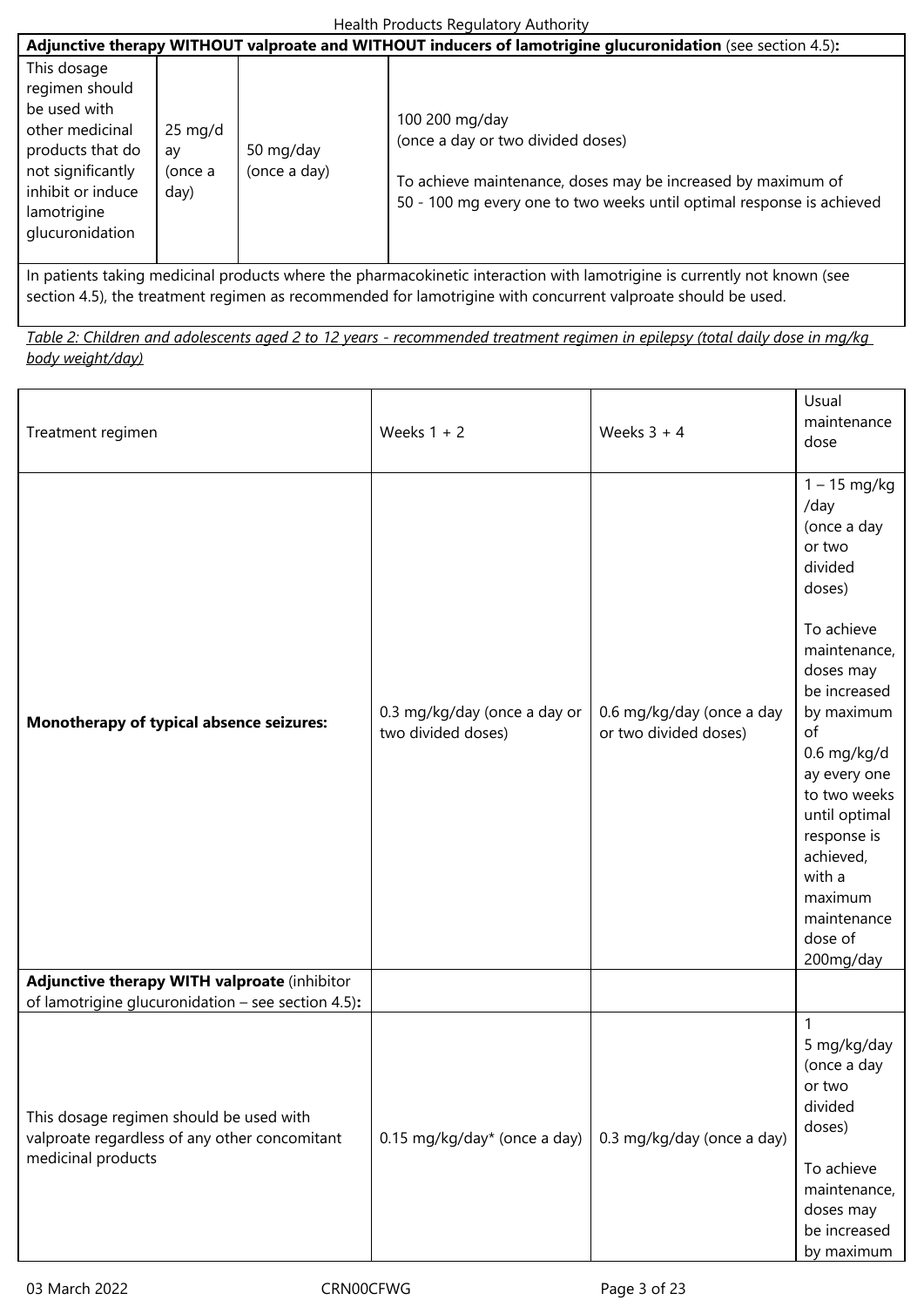| Adjunctive therapy WITHOUT valproate and WITH inducers of lamotrigine glucuronidation (see section 4.5):                                                            |                                                    |                                                    | of<br>$0.3$ mg/kg/d<br>ay every one<br>to two weeks<br>until optimal<br>response is<br>achieved,<br>with a<br>maximum<br>maintenance<br>dose of<br>200 mg/day                                                                                                                                          |
|---------------------------------------------------------------------------------------------------------------------------------------------------------------------|----------------------------------------------------|----------------------------------------------------|--------------------------------------------------------------------------------------------------------------------------------------------------------------------------------------------------------------------------------------------------------------------------------------------------------|
|                                                                                                                                                                     |                                                    |                                                    | 5                                                                                                                                                                                                                                                                                                      |
| This dosage regimen should be used without<br>valproate but with:<br>phenytoin<br>carbamazepine<br>phenobarbitone<br>primidone<br>rifampicin<br>lopinavir/ritonavir | 0.6 mg/kg/day (two divided<br>doses)               | 1.2 mg/kg/day (two<br>divided doses)               | 15 mg/kg/da<br>y<br>(once a day<br>or two<br>divided<br>doses)<br>To achieve<br>maintenance,<br>doses may<br>be increased<br>by maximum<br>of<br>1.2 mg/kg/d<br>ay every one<br>to two weeks<br>until optimal<br>response is<br>achieved,<br>with a<br>maximum<br>maintenance<br>dose of<br>400 mg/day |
| Adjunctive therapy WITHOUT valproate and WITHOUT inducers of lamotrigine glucuronidation (see section 4.5):                                                         |                                                    |                                                    |                                                                                                                                                                                                                                                                                                        |
| This dosage regimen should be used with other<br>medicinal products that do not significantly<br>inhibit or induce lamotrigine glucuronidation<br>CRN00CFWG         | 0.3 mg/kg/day (once a day or<br>two divided doses) | 0.6 mg/kg/day (once a day<br>or two divided doses) | 10 mg/kg/day<br>(once a day<br>or two<br>divided<br>doses)<br>To achieve<br>maintenance,<br>doses may<br>be increased<br>by maximum<br>of<br>0.6 mg/kg/d<br>ay every one<br>to two weeks<br>until optimal<br>response is<br>achieved,<br>with a                                                        |
| 03 March 2022                                                                                                                                                       |                                                    | Page 4 of 23                                       |                                                                                                                                                                                                                                                                                                        |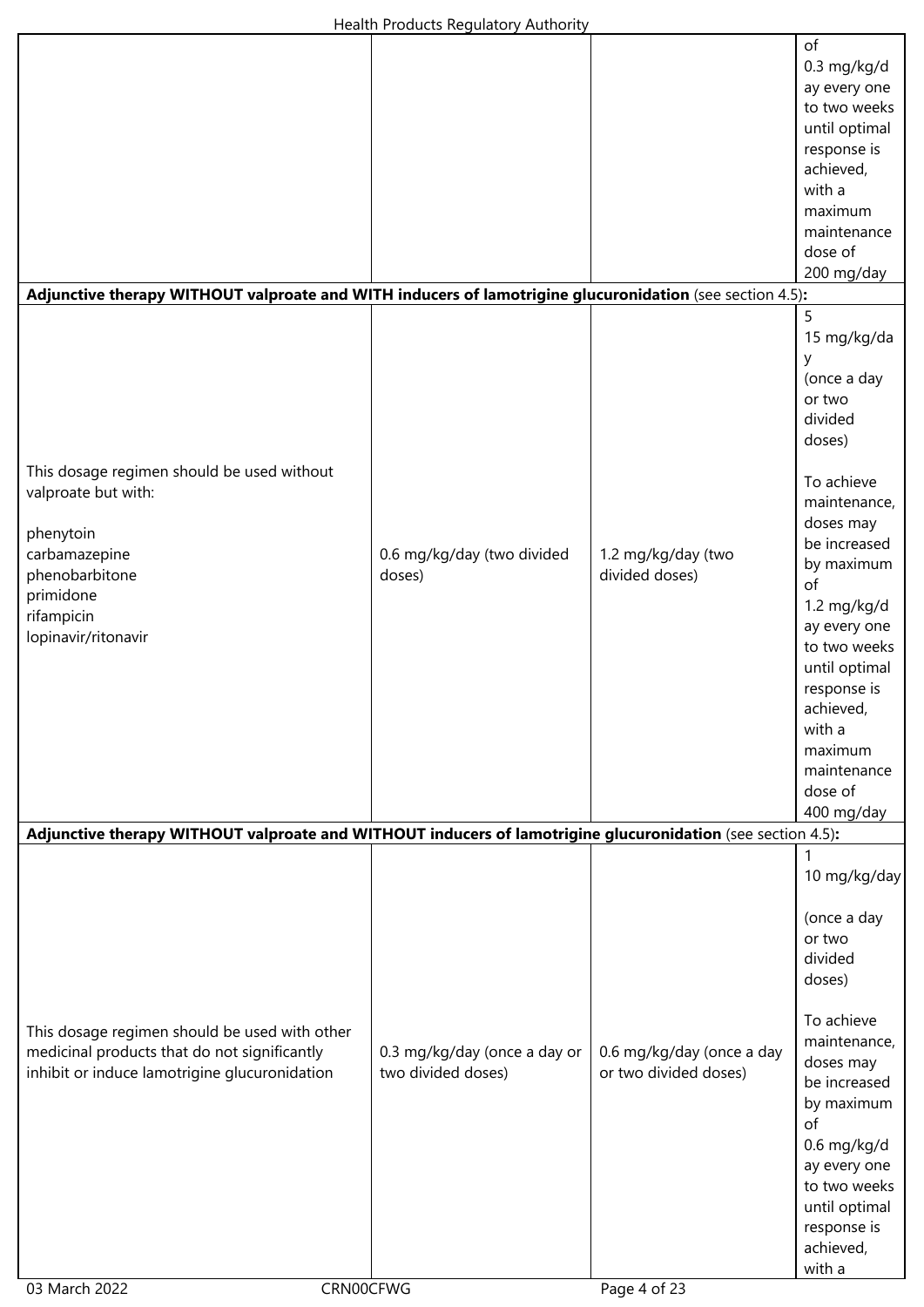|                                                                                                                          |  | maximum of  |
|--------------------------------------------------------------------------------------------------------------------------|--|-------------|
|                                                                                                                          |  | maintenance |
|                                                                                                                          |  | dose of     |
|                                                                                                                          |  | 200 mg/day  |
| In patients taking medicinal products where the pharmacokinetic interaction with lamotrigine is currently not known (see |  |             |
| section 4.5), the treatment regimen as recommended for lamotrigine with concurrent valproate should be used.             |  |             |
| t of the calculated daily dose in patients taking values at a 1 mg or more but less than 2 mg then Lamistal 2 mg         |  |             |

If the calculated daily dose in patients taking valproate is 1 mg or more but less than 2 mg, then Lamictal 2 mg chewable/dispersible tablets may be taken on alternate days for the first two weeks. If the calculated daily dose in patients taking valproate is less than 1 mg, then Lamictal should not be administered.

To ensure a therapeutic dose is maintained the weight of a child must be monitored and the dose reviewed as weight changes occur. It is likely that patients aged two to six years will require a maintenance dose at the higher end of the recommended range.

If epileptic control is achieved with adjunctive treatment, concomitant AEDs may be withdrawn and patients continued on Lamictal monotherapy.

### *Children below 2 years*

There are limited data on the efficacy and safety of lamotrigine for adjunctive therapy of partial seizures in children aged 1 month to 2 years (see section 4.4). There are no data in children below 1 month of age. Thus Lamictal is not recommended for use in children below 2 years of age. If, based on clinical need, a decision to treat is nevertheless taken, see sections 4.4, 5.1 and 5.2.

### *Bipolar disorder*

The recommended dose escalation and maintenance doses for adults of 18 years of age and above are given in the tables below. The transition regimen involves escalating the dose of lamotrigine to a maintenance stabilisation dose over six weeks (Table 3) after which other psychotropic medicinal products and/or AEDs can be withdrawn, if clinically indicated (Table 4). The dose adjustments following addition of other psychotropic medicinal products and/or AEDs are also provided below (Table 5). Because of the risk of rash the initial dose and subsequent dose escalation should not be exceeded (see section 4.4).

*Table 3: Adults aged 18 years and above - recommended dose escalation to the maintenance total daily stabilisation dose in treatment of bipolar disorder*

| <b>Treatment Regimen</b>                                                                                                                             | Weeks $1 + 2$                                        | Weeks $3 + 4$                                     | Week 5                                             | <b>Target Stabilisation Dose</b><br>(Week $6$ )*                                                                                                                                 |
|------------------------------------------------------------------------------------------------------------------------------------------------------|------------------------------------------------------|---------------------------------------------------|----------------------------------------------------|----------------------------------------------------------------------------------------------------------------------------------------------------------------------------------|
| Monotherapy with lamotrigine OR adjunctive therapy WITHOUT valproate and WITHOUT inducers of lamotrigine<br>glucuronidation (see section 4.5):       |                                                      |                                                   |                                                    |                                                                                                                                                                                  |
| This dosage regimen should<br>be used with other medicinal<br>products that do not<br>significantly inhibit or induce<br>lamotrigine glucuronidation | 25 mg/day<br>(once a day)                            | 50 mg/day<br>(once a day or two<br>divided doses) | 100 mg/day<br>(once a day or two<br>divided doses) | 200 mg/day - usual target<br>dose for optimal response<br>(once a day or two divided<br>doses)<br>Doses in the range<br>100 - 400 mg/day used in<br>clinical trials              |
| <b>Adjunctive therapy WITH valproate</b> (inhibitor of lamotrigine glucuronidation $-$ see section 4.5):                                             |                                                      |                                                   |                                                    |                                                                                                                                                                                  |
| This dosage regimen should<br>be used with valproate<br>regardless of any concomitant<br>medicinal products                                          | 12.5 mg/day<br>(given as 25 mg<br>on alternate days) | 25 mg/day<br>(once a day)                         | 50 mg/day<br>(once a day or two<br>divided doses)  | 100 mg/day - usual target<br>dose for optimal response<br>(once a day or two divided<br>doses)<br>Maximum dose of<br>200 mg/day can be used<br>depending on clinical<br>response |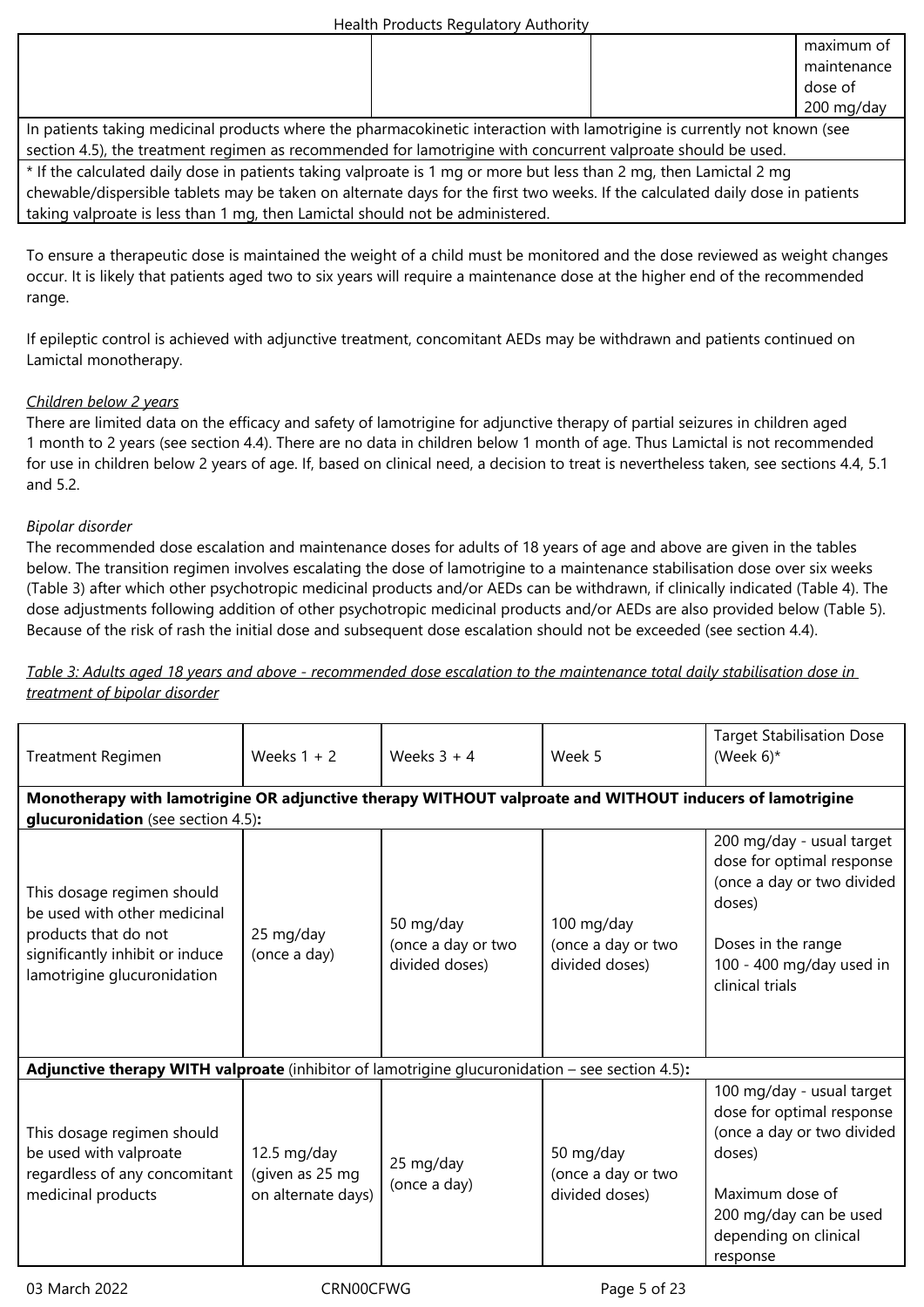| Adjunctive therapy WITHOUT valproate and WITH inducers of lamotrigine glucuronidation (see section 4.5):                 |                           |                                   |                                   |                                                                                                                                |  |  |
|--------------------------------------------------------------------------------------------------------------------------|---------------------------|-----------------------------------|-----------------------------------|--------------------------------------------------------------------------------------------------------------------------------|--|--|
| This dosage regimen should<br>be used without valproate but<br>with:                                                     |                           |                                   |                                   | 300 mg/day in week 6, if                                                                                                       |  |  |
| phenytoin<br>carbamazepine<br>phenobarbitone<br>primidone<br>rifampicin<br>lopinavir/ritonavir                           | 50 mg/day<br>(once a day) | 100 mg/day<br>(two divided doses) | 200 mg/day<br>(two divided doses) | necessary increasing to<br>usual target dose of<br>400 mg/day in week 7, to<br>achieve optimal response<br>(two divided doses) |  |  |
| In patients taking medicinal products where the pharmacokinetic interaction with lamotrigine is currently not known (see |                           |                                   |                                   |                                                                                                                                |  |  |

section 4.5), the dose escalation as recommended for lamotrigine with concurrent valproate, should be used.

\* The Target stabilisation dose will alter depending on clinical response

*Table 4: Adults aged 18 years and above - maintenance stabilisation total daily dose following withdrawal of concomitant medicinal products in treatment of bipolar disorder*

Once the target daily maintenance stabilisation dose has been achieved, other medicinal products may be withdrawn as shown below.

| Treatment Regimen                                                                              |                                                                                                                     | Current<br>lamotrigine<br>stabilisation<br>dose (prior<br>to<br>withdrawal) | Week 1<br>(beginning<br>with<br>withdrawal) | Week 2                                                                 | Week 3<br>onwards<br>$\star$                        |
|------------------------------------------------------------------------------------------------|---------------------------------------------------------------------------------------------------------------------|-----------------------------------------------------------------------------|---------------------------------------------|------------------------------------------------------------------------|-----------------------------------------------------|
|                                                                                                | Withdrawal of valproate (inhibitor of lamotrigine glucuronidation - see section 4.5), depending on original dose of |                                                                             |                                             |                                                                        |                                                     |
| lamotrigine:                                                                                   |                                                                                                                     |                                                                             |                                             |                                                                        |                                                     |
| an increase of more than 100 mg/week                                                           | When valproate is withdrawn, double the stabilisation dose, not exceeding                                           | 100 mg/day                                                                  | 200 mg/da<br>у                              | Maintain<br>this dose<br>(200 mg/<br>day)<br>(two<br>divided<br>doses) |                                                     |
|                                                                                                |                                                                                                                     | 200 mg/day                                                                  | 300 mg/da<br>у                              | 400 mg/<br>day                                                         | Maintain<br>this dose<br>$(400 \text{ mg})$<br>day) |
|                                                                                                | Withdrawal of inducers of lamotrigine glucuronidation (see section 4.5), depending on original dose of lamotrigine: |                                                                             |                                             |                                                                        |                                                     |
| phenytoin<br>carbamazepine<br>phenobarbitone<br>primidone<br>rifampicin<br>lopinavir/ritonavir | This dosage regimen should be used when the following are withdrawn:                                                | 400 mg/day                                                                  | 400 mg/da<br>у                              | 300 mg/<br>day                                                         | 200 mg/<br>day                                      |
|                                                                                                |                                                                                                                     | 300 mg/day                                                                  | 300 mg/da                                   | 225 mg/                                                                | 150 mg/                                             |
|                                                                                                |                                                                                                                     |                                                                             |                                             | day                                                                    | day                                                 |
|                                                                                                |                                                                                                                     | 200 mg/day                                                                  | 200 mg/da                                   | 150 mg/<br>day                                                         | 100 mg/<br>day                                      |
|                                                                                                | Withdrawal of medicinal products that do NOT significantly inhibit or induce lamotrigine glucuronidation (see       |                                                                             |                                             |                                                                        |                                                     |
| 03 March 2022                                                                                  | CRN00CFWG                                                                                                           | Page 6 of 23                                                                |                                             |                                                                        |                                                     |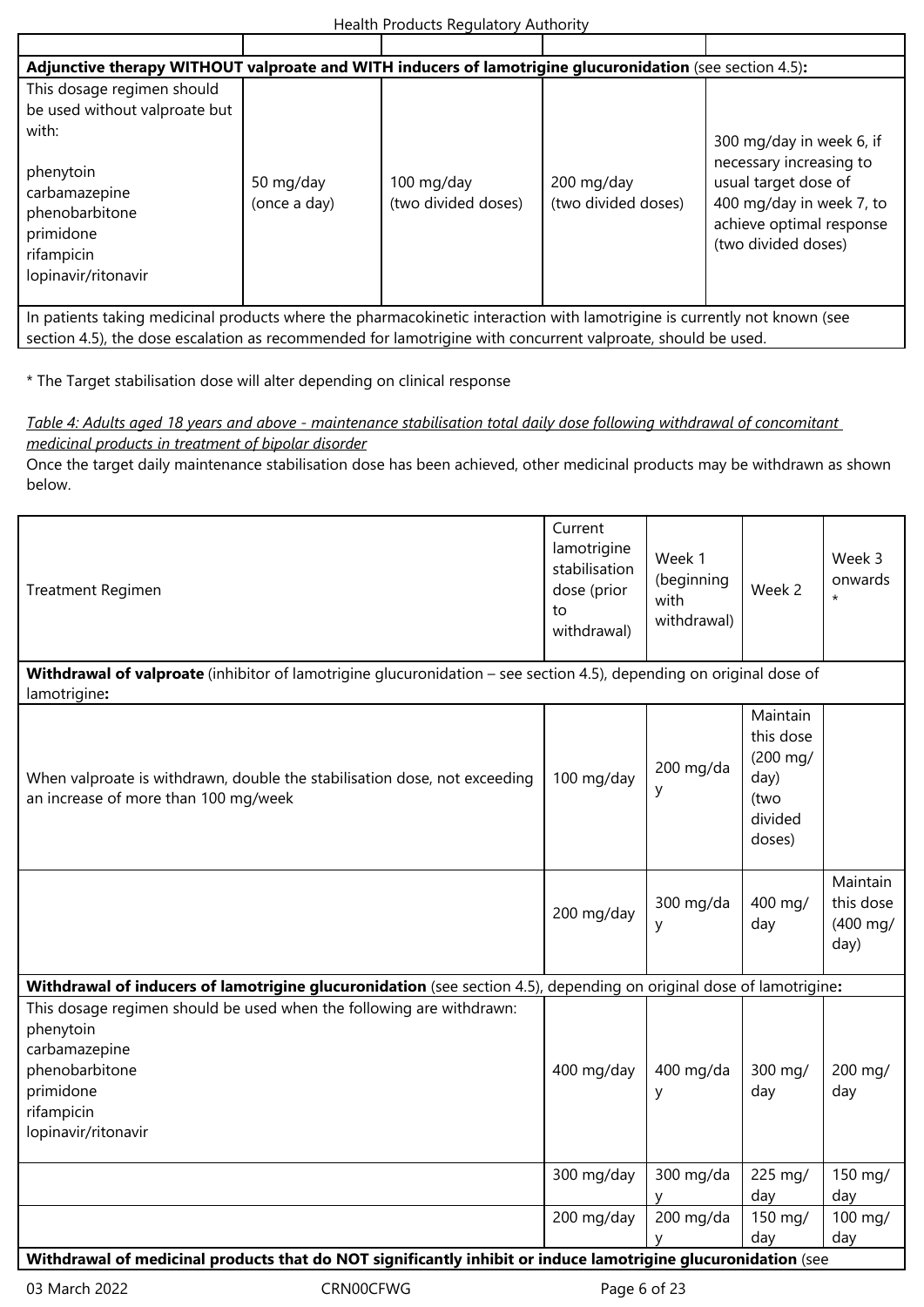| section $4.5$ :<br>This dosage regimen should be used when other medicinal products that<br>do not significantly inhibit or induce lamotrigine glucuronidation are<br>withdrawn | Maintain<br>target dose<br>achieved in<br>dose<br>escalation<br>$(200 \text{ mg}/da)$<br>y; two<br>divided<br>doses)<br>(dose range<br>$100 - 400$<br>mg/day) |
|---------------------------------------------------------------------------------------------------------------------------------------------------------------------------------|---------------------------------------------------------------------------------------------------------------------------------------------------------------|
|                                                                                                                                                                                 |                                                                                                                                                               |
| In patients taking medicinal products where the pharmacokinetic interaction with lamotrigine is currently not known (see                                                        |                                                                                                                                                               |

ial products where the pharmacokinetic interaction with lamotrigine is currently section 4.5), the treatment regimen recommended for lamotrigine is to initially maintain the current dose and adjust the lamotrigine treatment based on clinical response .

\* Dose may be increased to 400 mg/day as needed

*Table 5: Adults aged 18 years and above - adjustment of lamotrigine daily dosing following the addition of other medicinal products in treatment of bipolar disorder* 

There is no clinical experience in adjusting the lamotrigine daily dose following the addition of other medicinal products. However, based on interaction studies with other medicinal products, the following recommendations can be made:

| Treatment Regimen                                                                                                                                                                       | Current<br>lamotrigine<br>stabilisation<br>dose (prior<br>to addition) | Week 1<br>(beginning<br>with<br>addition) | Week 2                                              | Week 3 onwards |
|-----------------------------------------------------------------------------------------------------------------------------------------------------------------------------------------|------------------------------------------------------------------------|-------------------------------------------|-----------------------------------------------------|----------------|
| Addition of valproate (inhibitor of lamotrigine glucuronidation - see section 4.5), depending on original dose of lamotrigine:                                                          |                                                                        |                                           |                                                     |                |
| This dosage regimen should be used when valproate is added<br>regardless of any concomitant medicinal products                                                                          | 200 mg/day                                                             | $100$ mg/da<br>y                          | Maintain<br>this dose<br>$(100 \text{ mg})$<br>day) |                |
|                                                                                                                                                                                         | 300 mg/day                                                             | 150 mg/da<br>y                            | Maintain<br>this dose<br>$(150 \text{ mg})$<br>day) |                |
|                                                                                                                                                                                         | 400 mg/day                                                             | 200 mg/da<br>у                            | Maintain<br>this dose<br>$(200 \text{ mg})$<br>day) |                |
| Addition of inducers of lamotrigine glucuronidation in patients NOT taking valproate (see section 4.5), depending on<br>original dose of lamotrigine:                                   |                                                                        |                                           |                                                     |                |
| This dosage regimen should be used when the following are<br>added without valproate:<br>phenytoin<br>carbamazepine<br>phenobarbitone<br>primidone<br>rifampicin<br>lopinavir/ritonavir | 200 mg/day                                                             | 200 mg/da<br>у                            | 300 mg/<br>day                                      | 400 mg/day     |
|                                                                                                                                                                                         | 150 mg/day                                                             | $150$ mg/da                               | 225 mg/                                             | 300 mg/day     |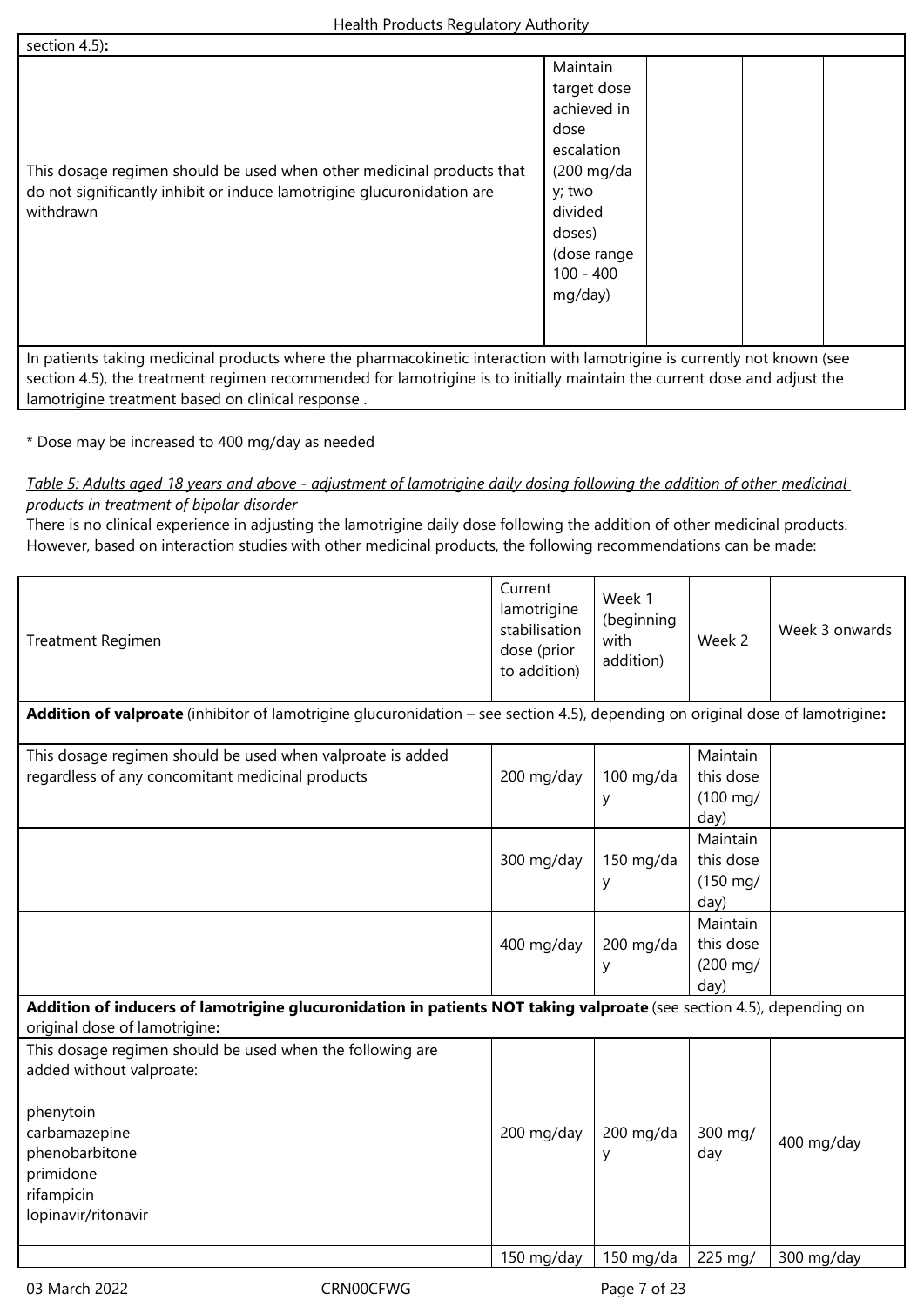|                                                                                                                           |             |             | day     |            |
|---------------------------------------------------------------------------------------------------------------------------|-------------|-------------|---------|------------|
|                                                                                                                           |             | $100$ mg/da | 150 mg/ |            |
|                                                                                                                           | 100 mg/day  |             | day     | 200 mg/day |
| Addition of medicinal products that do NOT significantly inhibit or induce lamotrigine glucuronidation (see section 4.5): |             |             |         |            |
|                                                                                                                           |             |             |         |            |
|                                                                                                                           | Maintain    |             |         |            |
|                                                                                                                           | target dose |             |         |            |
|                                                                                                                           | achieved in |             |         |            |
| This dosage regimen should be used when other medicinal                                                                   | dose        |             |         |            |
| products that do not significantly inhibit or induce lamotrigine                                                          | escalation  |             |         |            |
| glucuronidation are added                                                                                                 | (200 mg/da  |             |         |            |
|                                                                                                                           | y; dose     |             |         |            |
|                                                                                                                           | range       |             |         |            |
|                                                                                                                           | 100-400 mg  |             |         |            |
|                                                                                                                           | /day)       |             |         |            |
|                                                                                                                           |             |             |         |            |
| In patients taking medicinal products where the pharmacokinetic interaction with lamotrigine is currently not known (see  |             |             |         |            |
| section 4.5), the treatment regimen as recommended for lamotrigine with concurrent valproate, should be used.             |             |             |         |            |

### *Discontinuation of Lamictal in patients with bipolar disorder*

In clinical trials, there was no increase in the incidence, severity or type of adverse reactions following abrupt termination of lamotrigine versus placebo. Therefore, patients may terminate Lamictal without a step-wise reduction of dose.

### *Children and adolescents below 18 years*

Lamictal is not recommended for use in children below 18 years of age because a randomised withdrawal study demonstrated no significant efficacy and showed increased reporting of suicidality (see section 4.4 and 5.1).

### *General dosing recommendations for Lamictal in special patient populations*

### *Women taking hormonal contraceptives*

The use of an ethinyloestradiol/levonorgestrel (30 μg/150 μg) combination increases the clearance of lamotrigine by approximately two-fold, resulting in decreased lamotrigine levels. Following titration, higher maintenance doses of lamotrigine (by as much as two-fold) may be needed to attain a maximal therapeutic response. During the pill-free week, a two-fold increase in lamotrigine levels has been observed. Dose-related adverse events cannot be excluded. Therefore, consideration should be given to using contraception without a pill-free week, as first-line therapy (for example, continuous hormonal contraceptives or non‑hormonal methods; see sections 4.4 and 4.5).

### *Starting hormonal contraceptives in patients already taking maintenance doses of lamotrigine and NOT taking inducers of lamotrigine glucuronidation*

The maintenance dose of lamotrigine will in most cases need to be increased by as much as two-fold (see sections 4.4 and 4.5). It is recommended that from the time that the hormonal contraceptive is started, the lamotrigine dose is increased by 50 to 100 mg/day every week, according to the individual clinical response. Dose increases should not exceed this rate, unless the clinical response supports larger increases. Measurement of serum lamotrigine concentrations before and after starting hormonal contraceptives may be considered, as confirmation that the baseline concentration of lamotrigine is being maintained. If necessary, the dose should be adapted. In women taking a hormonal contraceptive that includes one week of inactive treatment ("pill-free week"), serum lamotrigine level monitoring should be conducted during week 3 of active treatment, i.e. on days 15 to 21 of the pill cycle. Therefore, consideration should be given to using contraception without a pill-free week, as first-line therapy (for example, continuous hormonal contraceptives or non-hormonal methods; see sections 4.4 and 4.5).

### *Stopping hormonal contraceptives in patients already taking maintenance doses of lamotrigine and NOT taking inducers of lamotrigine glucuronidation*

The maintenance dose of lamotrigine will in most cases need to be decreased by as much as 50% (see sections 4.4 and 4.5). It is recommended to gradually decrease the daily dose of lamotrigine by 50-100 mg each week (at a rate not exceeding 25% of the total daily dose per week) over a period of 3 weeks, unless the clinical response indicates otherwise. Measurement of serum lamotrigine concentrations before and after stopping hormonal contraceptives may be considered, as confirmation that the baseline concentration of lamotrigine is being maintained. In women who wish to stop taking a hormonal contraceptive that includes one week of inactive treatment ("pill-free week"), serum lamotrigine level monitoring should be conducted during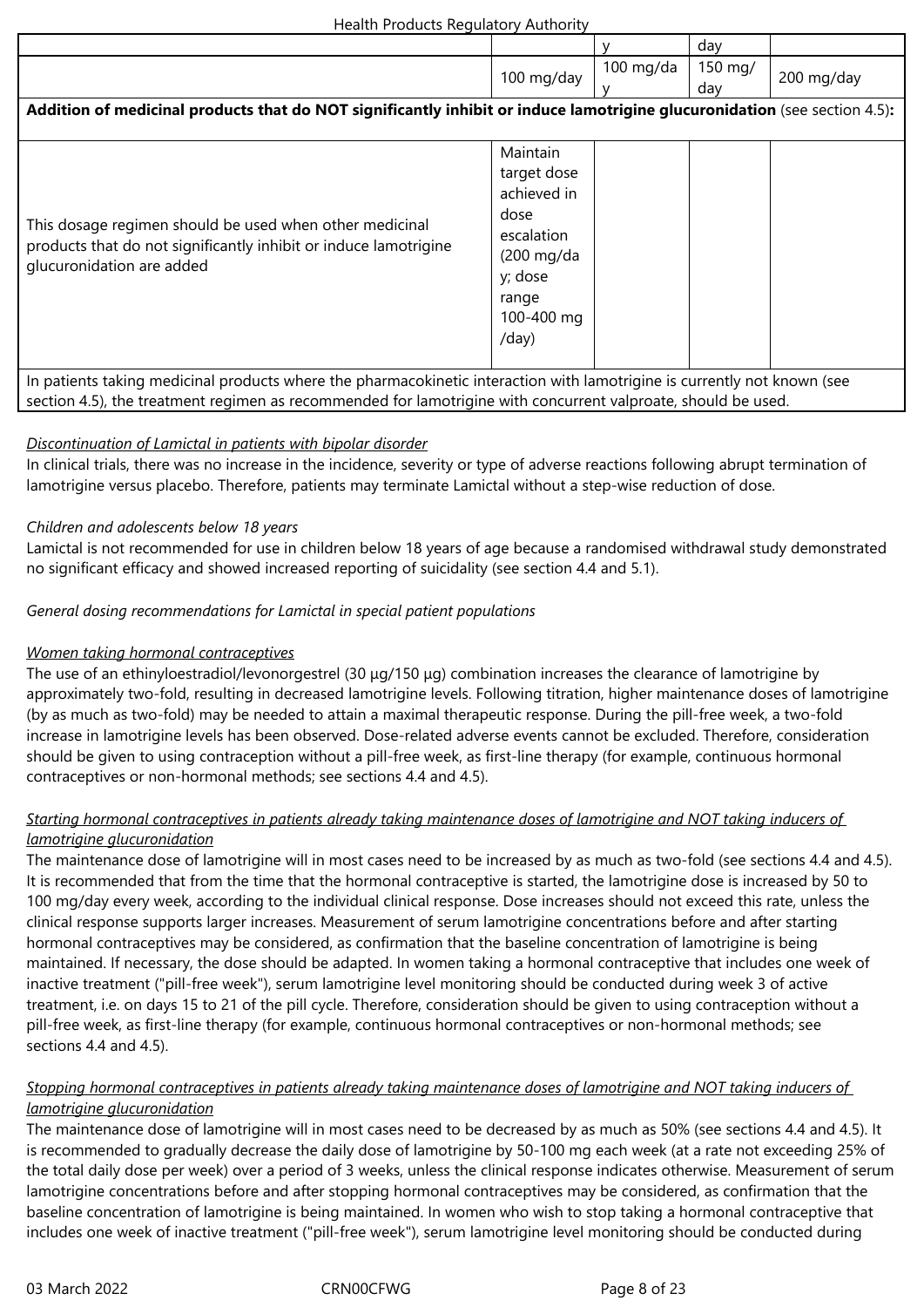week 3 of active treatment, i.e. on days 15 to 21 of the pill cycle. Samples for assessment of lamotrigine levels after permanently stopping the contraceptive pill should not be collected during the first week after stopping the pill.

### *Starting lamotrigine in patients already taking hormonal contraceptives*

Dose escalation should follow the normal dose recommendation described in the tables.

### *Starting and stopping hormonal contraceptives in patients already taking maintenance doses of lamotrigine and TAKING inducers of lamotrigine glucuronidation*

Adjustment to the recommended maintenance dose of lamotrigine may not be required.

### *Use with atazanavir/ritonavir*

No adjustments to the recommended dose escalation of lamotrigine should be necessary when lamotrigine is added to the existing atazanavir/ritonavir therapy.

In patients already taking maintenance doses of lamotrigine and not taking glucuronidation inducers, the lamotrigine dose may need to be increased if atazanavir/ritonavir is added, or decreased if atazanavir/ritonavir is discontinued. Plasma lamotrigine monitoring should be conducted before and during 2 weeks after starting or stopping atazanavir/ritonavir, in order to see if lamotrigine dose adjustment is needed (see section 4.5).

### *Use with lopinavir/ritonavir*

No adjustments to the recommended dose escalation of lamotrigine should be necessary when lamotrigine is added to the existing lopinavir/ritonavir therapy.

In patients already taking maintenance doses of lamotrigine and not taking glucuronidation inducers, the lamotrigine dose may need to be increased if lopinavir/ritonavir is added, or decreased if lopinavir/ritonavir is discontinued. Plasma lamotrigine monitoring should be conducted before and during 2 weeks after starting or stopping lopinavir/ritonavir, in order to see if lamotrigine dose adjustment is needed (see section 4.5).

### *Elderly (above 65 years)*

No dosage adjustment from the recommended schedule is required. The pharmacokinetics of lamotrigine in this age group do not differ significantly from a non‑elderly adult population (see section 5.2).

### *Renal impairment*

Caution should be exercised when administering Lamictal to patients with renal failure. For patients with end-stage renal failure, initial doses of lamotrigine should be based on patients' concomitant medicinal products; reduced maintenance doses may be effective for patients with significant renal functional impairment (see sections 4.4 and 5.2).

### *Hepatic impairment*

Initial, escalation and maintenance doses should generally be reduced by approximately 50% in patients with moderate (Child‑Pugh grade B) and 75% in severe (Child‑Pugh grade C) hepatic impairment. Escalation and maintenance doses should be adjusted according to clinical response (see section 5.2).

### Method of administration

For oral use.

### **4.3 Contraindications**

Hypersensitivity to the active substance or to any of the excipients listed in section 6.1.

### **4.4 Special warnings and precautions for use**

### Skin rash

There have been reports of adverse skin reactions, which have generally occurred within the first eight weeks after initiation of lamotrigine treatment. The majority of rashes are mild and self‑limiting, however serious rashes requiring hospitalisation and discontinuation of lamotrigine have also been reported. These have included potentially life-threatening rashes such as Stevens–Johnson syndrome (SJS), toxic epidermal necrolysis (TEN) and Drug Reaction with Eosinophilia and Systemic Symptoms (DRESS); also known as hypersensitivity syndrome (HSS) (see section 4.8).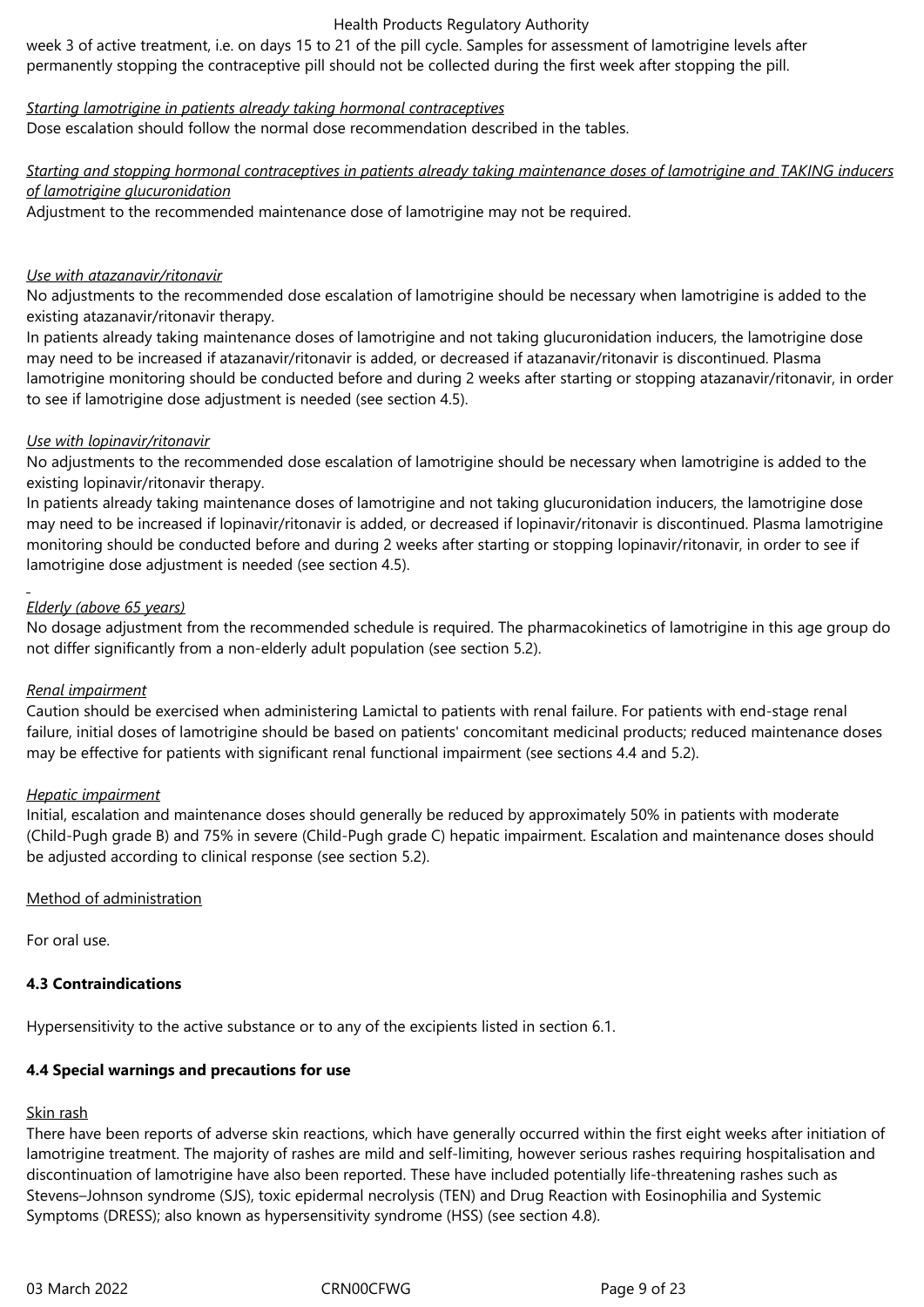In adults enrolled in studies utilizing the current lamotrigine dosing recommendations the incidence of serious skin rashes is approximately 1 in 500 in epilepsy patients. Approximately half of these cases have been reported as Stevens–Johnson syndrome (1 in 1000). In clinical trials in patients with bipolar disorder, the incidence of serious rash is approximately 1 in 1000.

The risk of serious skin rashes in children is higher than in adults. Available data from a number of studies suggest the incidence of rashes associated with hospitalisation in children is from 1 in 300 to 1 in 100. In children, the initial presentation of a rash can be mistaken for an infection, physicians should consider the possibility of a reaction to lamotrigine treatment in children that develop symptoms of rash and fever during the first eight weeks of therapy.

Additionally the overall risk of rash appears to be strongly associated with:

- high initial doses of lamotrigine and exceeding the recommended dose escalation of lamotrigine therapy (see section 4.2)
- concomitant use of valproate (see section 4.2).

Caution is also required when treating patients with a history of allergy or rash to other AEDs as the frequency of non‑serious rash after treatment with lamotrigine was approximately three times higher in these patients than in those without such history.

All patients (adults and children) who develop a rash should be promptly evaluated and Lamictal withdrawn immediately unless the rash is clearly not related to lamotrigine treatment. It is recommended that Lamictal not be restarted in patients who have discontinued due to rash associated with prior treatment with lamotrigine unless the potential benefit clearly outweighs the risk. If the patient has developed SJS, TEN or DRESS with the use of lamotrigine, treatment with lamotrigine must not be re-started in this patient at any time.

Rash has also been reported as part of DRESS; also known as hypersensitivity syndrome. This condition is associated with a variable pattern of systemic symptoms including fever, lymphadenopathy, facial oedema, abnormalities of the blood, liver, kidney and aseptic meningitis (see section 4.8). The syndrome shows a wide spectrum of clinical severity and may, rarely, lead to disseminated intravascular coagulation and multiorgan failure. It is important to note that early manifestations of hypersensitivity (for example fever, lymphadenopathy) may be present even though rash is not evident. If such signs and symptoms are present the patient should be evaluated immediately, and Lamictal discontinued if an alternative aetiology cannot be established.

Aseptic meningitis was reversible on withdrawal of the drug in most cases, but recurred in a number of cases on re-exposure to lamotrigine. Re-exposure resulted in a rapid return of symptoms that were frequently more severe. Lamotrigine should not be restarted in patients who have discontinued due to aseptic meningitis associated with prior treatment of lamotrigine.

There have also been reports of photosensitivity reactions associated with lamotrigine use (see section 4.8). In several cases, the reaction occurred with a high dose (400 mg or more), upon dose escalation or rapid up-titration. If lamotrigine-associated photosensitivity is suspected in a patient showing signs of photosensitivity (such as an exaggerated sunburn), treatment discontinuation should be considered. If continued treatment with lamotrigine is considered clinically justified, the patient should be advised to avoid exposure to sunlight and artificial UV light and take protective measures (e.g. use of protective clothing and sunscreens).

### Haemophagocytic lymphohistiocytosis (HLH)

HLH has been reported in patients taking lamotrigine (see section 4.8). HLH is characterised by signs and symptoms, like fever, rash, neurological symptoms, hepatosplenomegaly, lymphadenopathy, cytopenias, high serum ferritin, hypertriglyceridaemia and abnormalities of liver function and coagulation. Symptoms occur generally within 4 weeks of treatment initiation, HLH can be life threatening.

Patients should be informed of the symptoms associated with HLH and should be advised to seek medical attention immediately if they experience these symptoms while on lamotrigine therapy.

Immediately evaluate patients who develop these signs and symptoms and consider a diagnosis of HLH. Lamotrigine should be promptly discontinued unless an alternative aetiology can be established.

### Clinical worsening and suicide risk

Suicidal ideation and behaviour have been reported in patients treated with AEDs in several indications. A meta-analysis of

03 March 2022 CRN00CFWG CROSS CROSS CROSS Page 10 of 23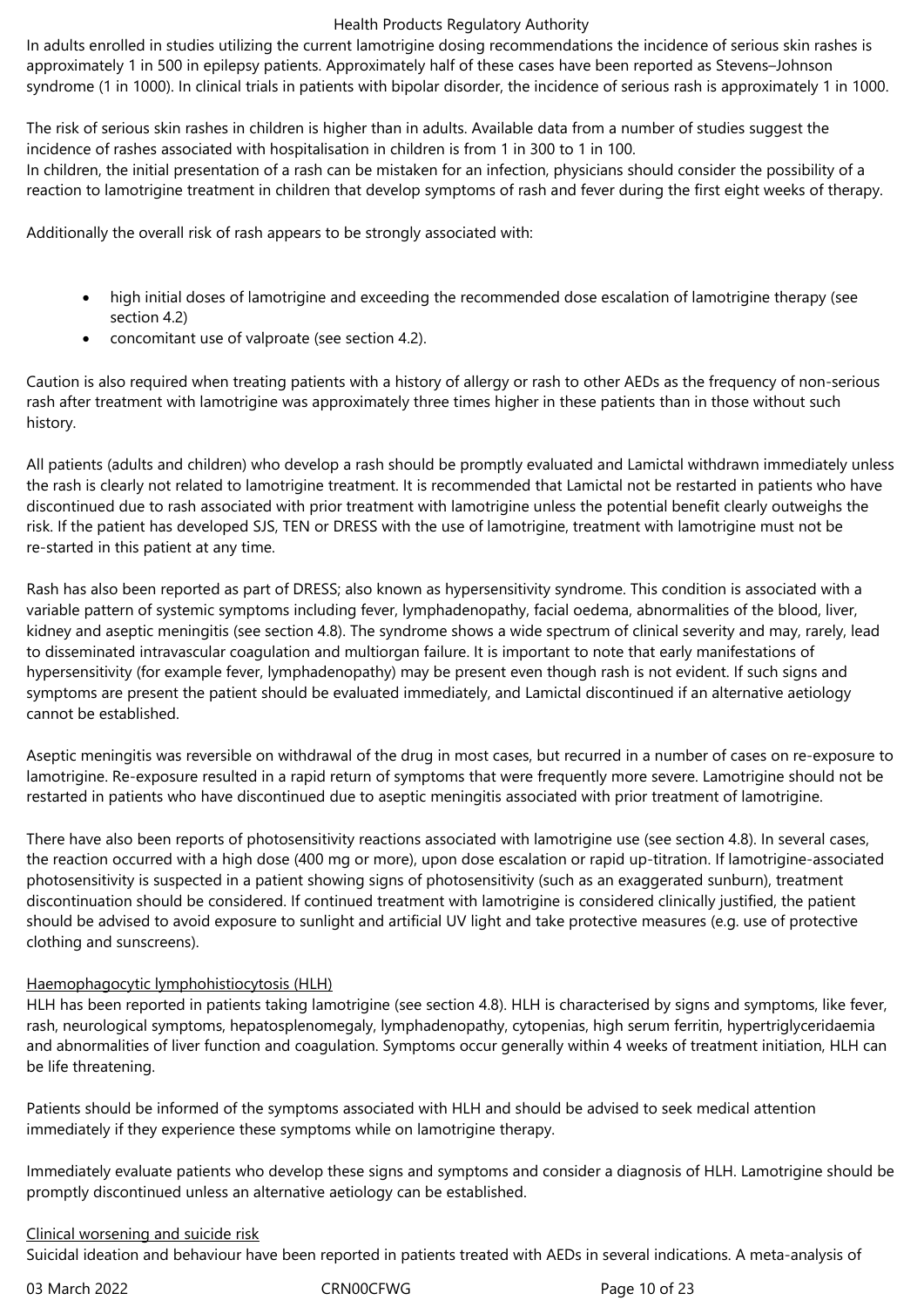randomised placebo‑controlled trials of AEDs has also shown a small increased risk of suicidal ideation and behaviour. The mechanism of this risk is not known and the available data do not exclude the possibility of an increased risk for lamotrigine.

Therefore patients should be monitored for signs of suicidal ideation and behaviours and appropriate treatment should be considered. Patients (and caregivers of patients) should be advised to seek medical advice should signs of suicidal ideation or behaviour emerge.

In patients with bipolar disorder, worsening of depressive symptoms and/or the emergence of suicidality may occur whether or not they are taking medications for bipolar disorder, including Lamictal. Therefore patients receiving Lamictal for bipolar disorder should be closely monitored for clinical worsening (including development of new symptoms) and suicidality, especially at the beginning of a course of treatment, or at the time of dose changes. Certain patients, such as those with a history of suicidal behaviour or thoughts, young adults, and those patients exhibiting a significant degree of suicidal ideation prior to commencement of treatment, may be at a greater risk of suicidal thoughts or suicide attempts, and should receive careful monitoring during treatment.

Consideration should be given to changing the therapeutic regimen, including possibly discontinuing the medication, in patients who experience clinical worsening (including development of new symptoms) and/or the emergence of suicidal ideation/behaviour, especially if these symptoms are severe, abrupt in onset, or were not part of the patient's presenting symptoms.

### Hormonal contraceptives

### *Effects of hormonal contraceptives on lamotrigine efficacy*

The use of an ethinyloestradiol/levonorgestrel (30 μg/150 μg) combination increases the clearance of lamotrigine by approximately two-fold resulting in decreased lamotrigine levels (see section 4.5). A decrease in lamotrigine levels has been associated with loss of seizure control. Following titration, higher maintenance doses of lamotrigine (by as much as two-fold) will be needed in most cases to attain a maximal therapeutic response. When stopping hormonal contraceptives, the clearance of lamotrigine may be halved. Increases in lamotrigine concentrations may be associated with dose-related adverse events. Patients should be monitored with respect to this.

In women not already taking an inducer of lamotrigine glucuronidation and taking a hormonal contraceptive that includes one week of inactive treatment (for example "pill-free week"), gradual transient increases in lamotrigine levels will occur during the week of inactive treatment (see section 4.2). Variations in lamotrigine levels of this order may be associated with adverse effects. Therefore, consideration should be given to using contraception without a pill-free week, as first-line therapy (for example, continuous hormonal contraceptives or non-hormonal methods).

The interaction between other oral contraceptive or HRT treatments and lamotrigine have not been studied, though they may similarly affect lamotrigine pharmacokinetic parameters.

### *Effects of lamotrigine on hormonal contraceptive efficacy*

An interaction study in 16 healthy volunteers has shown that when lamotrigine and a hormonal contraceptive (ethinyloestradiol/levonorgestrel combination) are administered in combination, there is a modest increase in levonorgestrel clearance and changes in serum FSH and LH (see section 4.5). The impact of these changes on ovarian ovulatory activity is unknown. However, the possibility of these changes resulting in decreased contraceptive efficacy in some patients taking hormonal preparations with lamotrigine cannot be excluded. Therefore patients should be instructed to promptly report changes in their menstrual pattern, i.e. breakthrough bleeding.

### Dihydrofolate reductase

Lamotrigine has a slight inhibitory effect on dihydrofolic acid reductase, hence there is a possibility of interference with folate metabolism during long‑term therapy (see section 4.6). However, during prolonged human dosing, lamotrigine did not induce significant changes in the haemoglobin concentration, mean corpuscular volume, or serum or red blood cell folate concentrations up to 1 year or red blood cell folate concentrations for up to 5 years.

### Renal failure

In single dose studies in subjects with end stage renal failure, plasma concentrations of lamotrigine were not significantly altered. However, accumulation of the glucuronide metabolite is to be expected; caution should therefore be exercised in treating patients with renal failure.

### Patients taking other preparations containing lamotrigine

03 March 2022 CRN00CFWG CROSS CROSS CROSS Page 11 of 23 Lamictal should not be administered to patients currently being treated with any other preparation containing lamotrigine without consulting a doctor.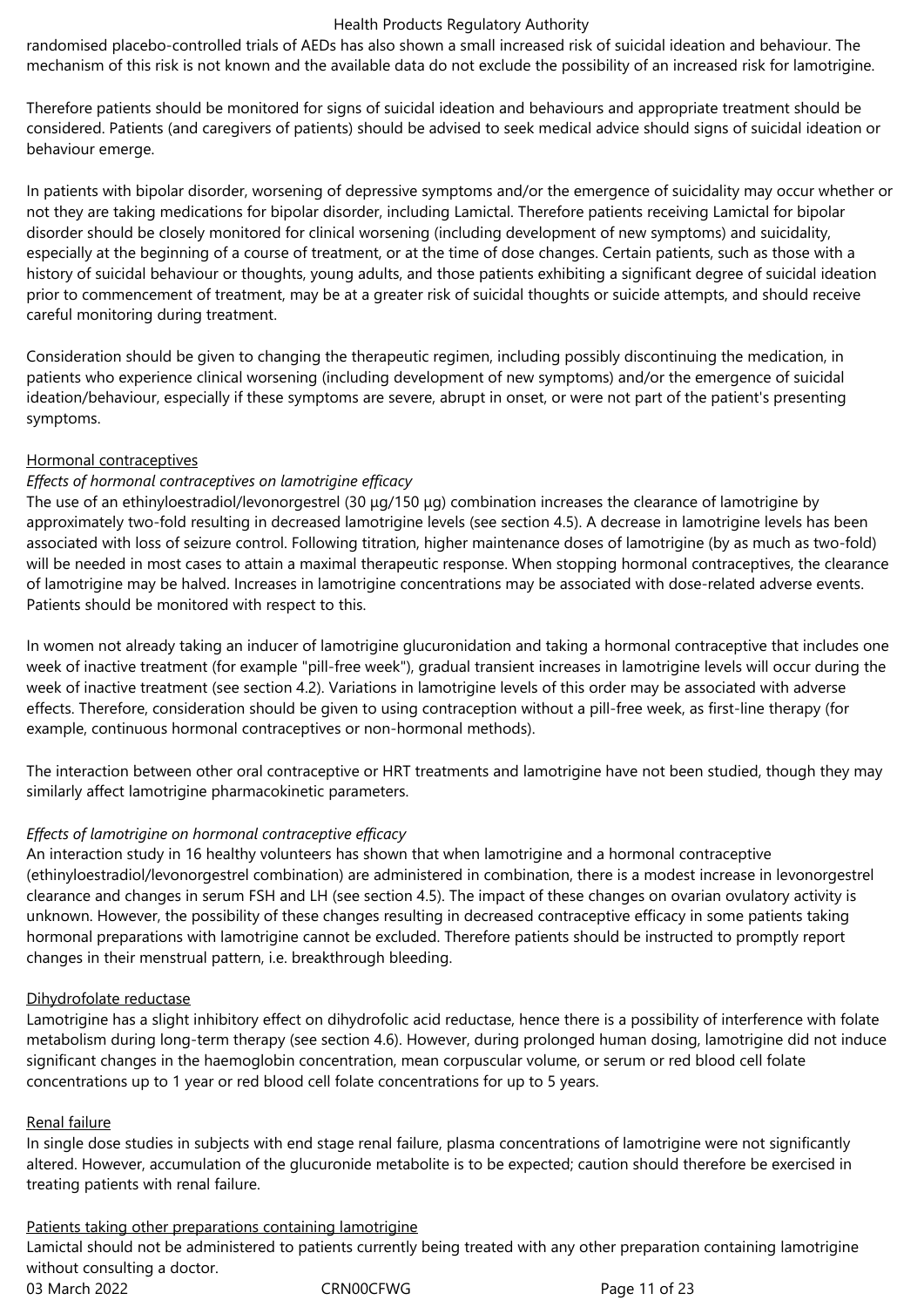### Brugada-type ECG and other cardiac rhythm and conduction abnormalities

Arrhythmogenic ST-T abnormality and typical Brugada ECG pattern have been reported in patients treated with lamotrigine. Based on *in vitro* findings, lamotrigine could potentially slow ventricular conduction (widen QRS) and induce proarrhythmia at therapeutically relevant concentrations in patients with heart disease. Lamotrigine behaves like a weak class IB antiarrhythmic agent with associated potential risks for serious or fatal cardiac events. Concomitant use of other sodium channel blockers may further increase the risks (see section 5.3). At therapeutic doses up to 400 mg/day, lamotrigine did not slow ventricular conduction (widen QRS) or cause QT prolongation in healthy individuals in a thorough QT study. The use of lamotrigine should be carefully considered in patients with clinically important structural or functional heart disease such as Brugada syndrome or other cardiac channelopathies, heart failure, ischemic heart disease, heart block or ventricular arrhythmias. If lamotrigine is clinically justified in these patients, consultation with a cardiologist before initiating lamotrigine should be considered.

### **Excipients**

Lamictal tablets contain lactose monohydrate. Patients with rare hereditary problems of galactose intolerance, total lactase deficiency or glucose-galactose malabsorption should not take this medicine.

Lamictal tablets contain less than 1 mmol sodium (23 mg) per tablet, that is to say essentially 'sodium free'.

### Development in children

There are no data on the effect of lamotrigine on growth, sexual maturation and cognitive, emotional and behavioural developments in children.

### Precautions relating to epilepsy

As with other AEDs, abrupt withdrawal of Lamictal may provoke rebound seizures. Unless safety concerns (for example rash) require an abrupt withdrawal, the dose of Lamictal should be gradually decreased over a period of two weeks.

There are reports in the literature that severe convulsive seizures including status epilepticus may lead to rhabdomyolysis, multiorgan dysfunction and disseminated intravascular coagulation, sometimes with fatal outcome. Similar cases have occurred in association with the use of lamotrigine.

A clinically significant worsening of seizure frequency instead of an improvement may be observed. In patients with more than one seizure type, the observed benefit of control for one seizure type should be weighed against any observed worsening in another seizure type.

Myoclonic seizures may be worsened by lamotrigine.

There is a suggestion in the data that responses in combination with enzyme inducers is less than in combination with non‑enzyme inducing antiepileptic agents. The reason is unclear.

In children taking lamotrigine for the treatment of typical absence seizures, efficacy may not be maintained in all patients.

### Precautions relating to bipolar disorder

### *Children and adolescents below 18 years*

Treatment with antidepressants is associated with an increased risk of suicidal thinking and behaviour in children and adolescents with major depressive disorder and other psychiatric disorders.

### **4.5 Interaction with other medicinal products and other forms of interactions**

Interaction studies have only been performed in adults.

Uridine 5'-diphospho **(**UDP)‑glucuronyl transferases (UGTs) have been identified as the enzymes responsible for metabolism of lamotrigine. Drugs that induce or inhibit glucuronidation may, therefore, affect the apparent clearance of lamotrigine. Strong or moderate inducers of the cytochrome P450 3A4 (CYP3A4) enzyme, which are also known to induce UGTs, may also enhance the metabolism of lamotrigine. There is no evidence that lamotrigine causes clinically significant induction or inhibition of cytochrome P450 enzymes. Lamotrigine may induce its own metabolism but the effect is modest and unlikely to have significant clinical consequences.

Those drugs that have been demonstrated to have a clinically relevant impact on lamotrigine concentration are outlined in Table 6. Specific dosing guidance for these drugs is provided in Section 4.2. In addition, this table lists those drugs which have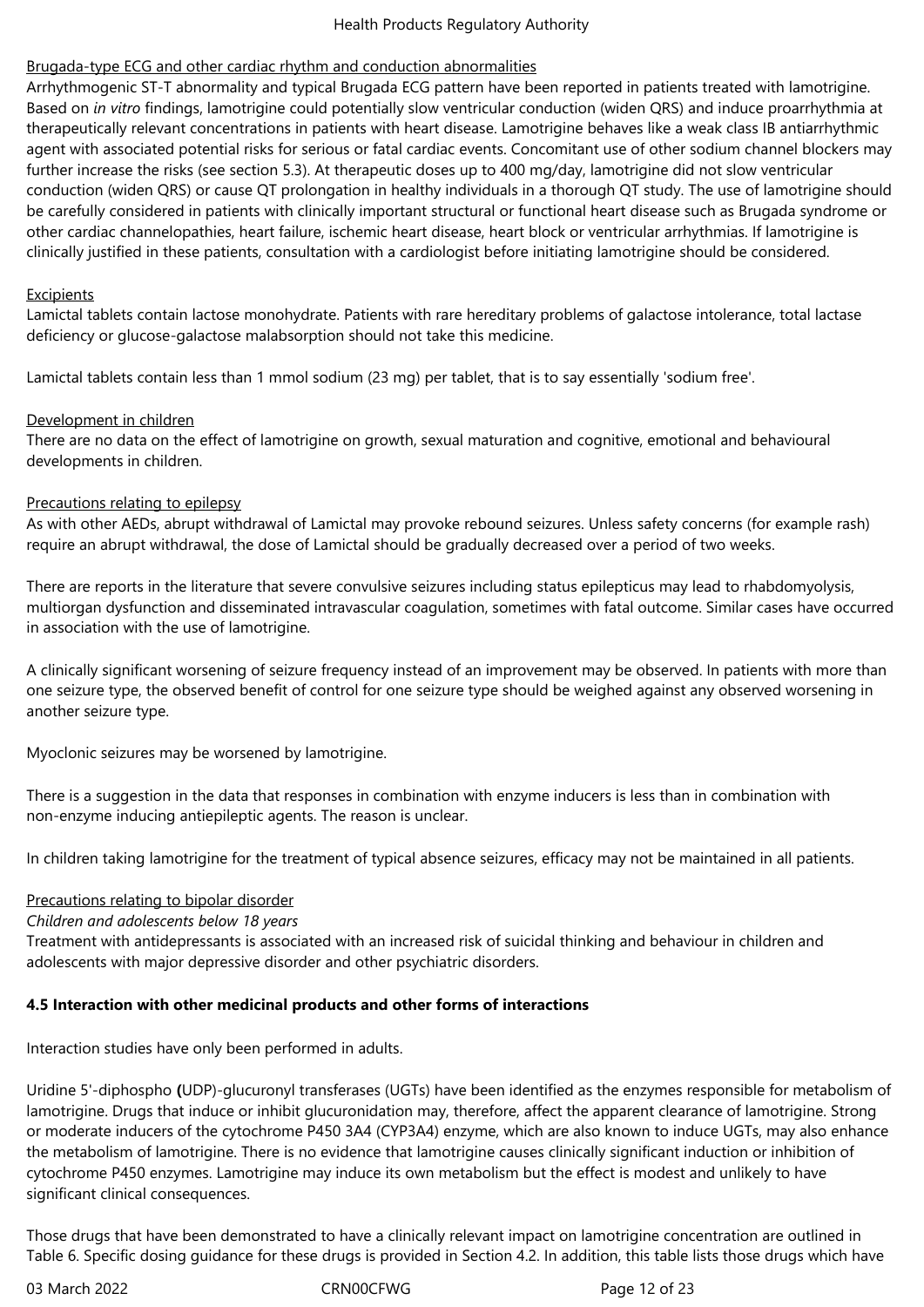been shown to have little or no effect on the concentration of lamotrigine. Coadministration of such drugs would generally not be expected to result in any clinical impact. However, consideration should be given to patients whose epilepsy is especially sensitive to fluctuations in concentrations of lamotrigine.

| Medicinal products that increase the<br>concentration of lamotrigine | Medicinal products that decrease the<br>concentration of lamotrigine | Medicinal products that have little or<br>no effect on the concentration of<br>lamotrigine |
|----------------------------------------------------------------------|----------------------------------------------------------------------|--------------------------------------------------------------------------------------------|
| Valproate                                                            | Atazanavir/ritonavir*                                                | Aripiprazole                                                                               |
|                                                                      | Carbamazepine                                                        | Bupropion                                                                                  |
|                                                                      | Ethinyloestradiol/levonorgestrel<br>combination*                     | Felbamate                                                                                  |
|                                                                      | Lopinavir/ritonavir                                                  | Gabapentin                                                                                 |
|                                                                      | Phenobarbitone                                                       | Lacosamide                                                                                 |
|                                                                      | Phenytoin                                                            | Levetiracetam                                                                              |
|                                                                      | Primidone                                                            | Lithium                                                                                    |
|                                                                      | Rifampicin                                                           | Olanzapine                                                                                 |
|                                                                      |                                                                      | Oxcarbazepine                                                                              |
|                                                                      |                                                                      | Paracetamol                                                                                |
|                                                                      |                                                                      | Perampanel                                                                                 |
|                                                                      |                                                                      | Pregabalin                                                                                 |
|                                                                      |                                                                      | Topiramate                                                                                 |
|                                                                      |                                                                      | Zonisamide                                                                                 |

*Table 6: Effects of medicinal products on the concentration of lamotrigine*

\* For dosing guidance (see section 4.2) plus for women taking hormonal contraceptives also see Hormonal Contraceptives in section 4.4

# Interactions involving antiepileptic drugs

Valproate, which inhibits the glucuronidation of lamotrigine, reduces the metabolism of lamotrigine and increases the mean half-life of lamotrigine nearly two-fold. In patients receiving concomitant therapy with valproate, the appropriate treatment regimen should be used (see section 4.2).

Certain AEDs (such as phenytoin, carbamazepine, phenobarbitone and primidone) which induce cytochrome P450 enzymes also induce UGTs and, therefore, enhance the metabolism of lamotrigine. In patients receiving concomitant therapy with phenytoin, carbamazepine, pheonbarbitone or primidone, the appropriate treatment regimen should be used (see section 4.2).

There have been reports of central nervous system events including dizziness, ataxia, diplopia, blurred vision and nausea in patients taking carbamazepine following the introduction of lamotrigine. These events usually resolve when the dose of carbamazepine is reduced. A similar effect was seen during a study of lamotrigine and oxcarbazepine in healthy adult volunteers, but dose reduction was not investigated.

There are reports in the literature of decreased lamotrigine levels when lamotrigine was given in combination with oxcarbazepine. However,in a prospective study in healthy adult volunteers using doses of 200 mg lamotrigine and 1200 mg oxcarbazepine, oxcarbazepine did not alter the metabolism of lamotrigine and lamotrigine did not alter the metabolism of oxcarbazepine. Therefore, in patients receiving concomitant therapy with oxcarbazepine, the treatment regimen for lamotrigine adjunctive therapy without valproate and without inducers of lamotrigine glucuronidation should be used (see section 4.2).

In a study of healthy volunteers, coadministration of felbamate (1200 mg twice daily) with lamotrigine (100 mg twice daily for 10 days) appeared to have no clinically relevant effects on the pharmacokinetics of lamotrigine.

Based on a retrospective analysis of plasma levels in patients who received lamotrigine both with and without gabapentin, gabapentin does not appear to change the apparent clearance of lamotrigine.

Potential interactions between levetiracetam and lamotrigine were assessed by evaluating serum concentrations of both agents during placebo-controlled clinical trials. These data indicate that lamotrigine does not influence the pharmacokinetics of levetiracetam and that levetiracetam does not influence the pharmacokinetics of lamotrigine.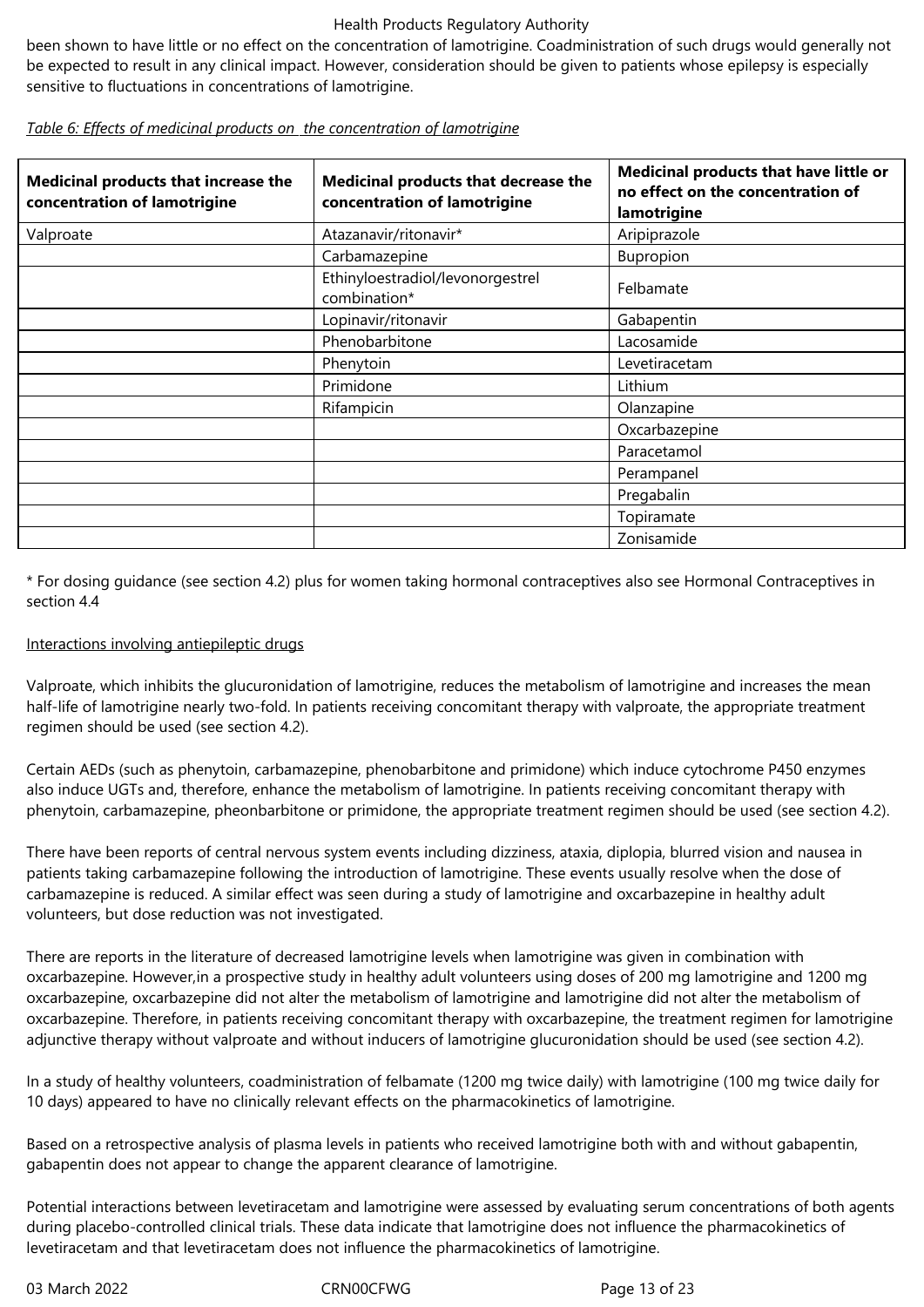Steady-state trough plasma concentrations of lamotrigine were not affected by concomitant pregabalin (200 mg, 3 times daily) administration. There are no pharmacokinetic interactions between lamotrigine and pregabalin.

Topiramate resulted in no change in plasma concentrations of lamotrigine. Administration of lamotrigine resulted in a 15% increase in topiramate concentrations.

In a study of patients with epilepsy, coadministration of zonisamide (200 to 400 mg/day) with lamotrigine (150 to 500 mg/day) for 35 days had no significant effect on the pharmacokinetics of lamotrigine.

Plasma concentrations of lamotrigine were not affected by concomitant lacosamide (200, 400, or 600 mg/day) in placebo-controlled clinical trials in patients with partial-onset seizures.

In a pooled analysis of data from three placebo-controlled clinical trials investigating adjunctive perampanel in patients with partial-onset and primary generalised tonic-clonic seizures, the highest perampanel dose evaluated (12 mg/day) increased lamotrigine clearance by less than 10%.

Although changes in the plasma concentrations of other AEDs have been reported, controlled studies have shown no evidence that lamotrigine affects the plasma concentrations of concomitant AEDs. Evidence from *in vitro* studies indicates that lamotrigine does not displace other AEDs from protein binding sites.

### Interactions involving other psychoactive agents

The pharmacokinetics of lithium after 2 g of anhydrous lithium gluconate given twice daily for six days to 20 healthy subjects were not altered by co-administration of 100 mg/day lamotrigine.

Multiple oral doses of bupropion had no statistically significant effects on the single dose pharmacokinetics of lamotrigine in 12 subjects and had only a slight increase in the AUC of lamotrigine glucuronide.

In a study in healthy adult volunteers, 15 mg olanzapine reduced the AUC and  $C_{\text{max}}$  of lamotrigine by an average of 24% and 20%, respectively. Lamotrigine at 200 mg did not affect the pharmacokinetics of olanzapine.

Multiple oral doses of lamotrigine 400 mg daily had no clinically significant effect on the single dose pharmacokinetics of 2 mg risperidone in 14 healthy adult volunteers. Following the co-administration of risperidone 2 mg with lamotrigine, 12 out of the 14 volunteers reported somnolence compared to 1 out of 20 when risperidone was given alone, and none when lamotrigine was administered alone.

In a study of 18 adult patients with bipolar I disorder, receiving an established regimen of lamotrigine (100-400 mg/day), doses of aripiprazole were increased from 10 mg/day to a target of 30 mg/day over a 7 day period and continued once daily for a further 7 days. An average reduction of approximately 10% in  $C_{\text{max}}$  and AUC of lamotrigine was observed.

*In vitro* experiments indicated that the formation of lamotrigine's primary metabolite, the 2‑N‑glucuronide, was minimally inhibited by co-incubation with amitriptyline, bupropion, clonazepam, haloperidol or lorazepam. These experiments also suggested that metabolism of lamotrigine was unlikely to be inhibited by clozapine, fluoxetine, phenelzine, risperidone, sertraline or trazodone. In addition, a study of bufuralol metabolism using human liver microsome preparations suggested that lamotrigine would not reduce the clearance of medicinal products metabolised predominantly by CYP2D6.

### Interactions involving hormonal contraceptives

### *Effect of hormonal contraceptives on lamotrigine pharmacokinetics*

In a study of 16 female volunteers, dosing with 30 μg ethinyloestradiol/150 μg levonorgestrel in a combined oral contraceptive pill caused an approximately two-fold increase in lamotrigine oral clearance, resulting in an average 52% and 39% reduction in lamotrigine AUC and  $C_{\text{max}}$  respectively. Serum lamotrigine concentrations increased during the course of the week of inactive treatment (including the "pill‑free" week), with pre‑dose concentrations at the end of the week of inactive treatment being, on average, approximately two-fold higher than during co-therapy (see section 4.4). No adjustments to the recommended dose escalation guidelines for lamotrigine should be necessary solely based on the use of hormonal contraceptives, but the maintenance dose of lamotrigine will need to be increased or decreased in most cases when starting or stopping hormonal contraceptives (see section 4.2).

*Effect of lamotrigine on hormonal contraceptive pharmacokinetics*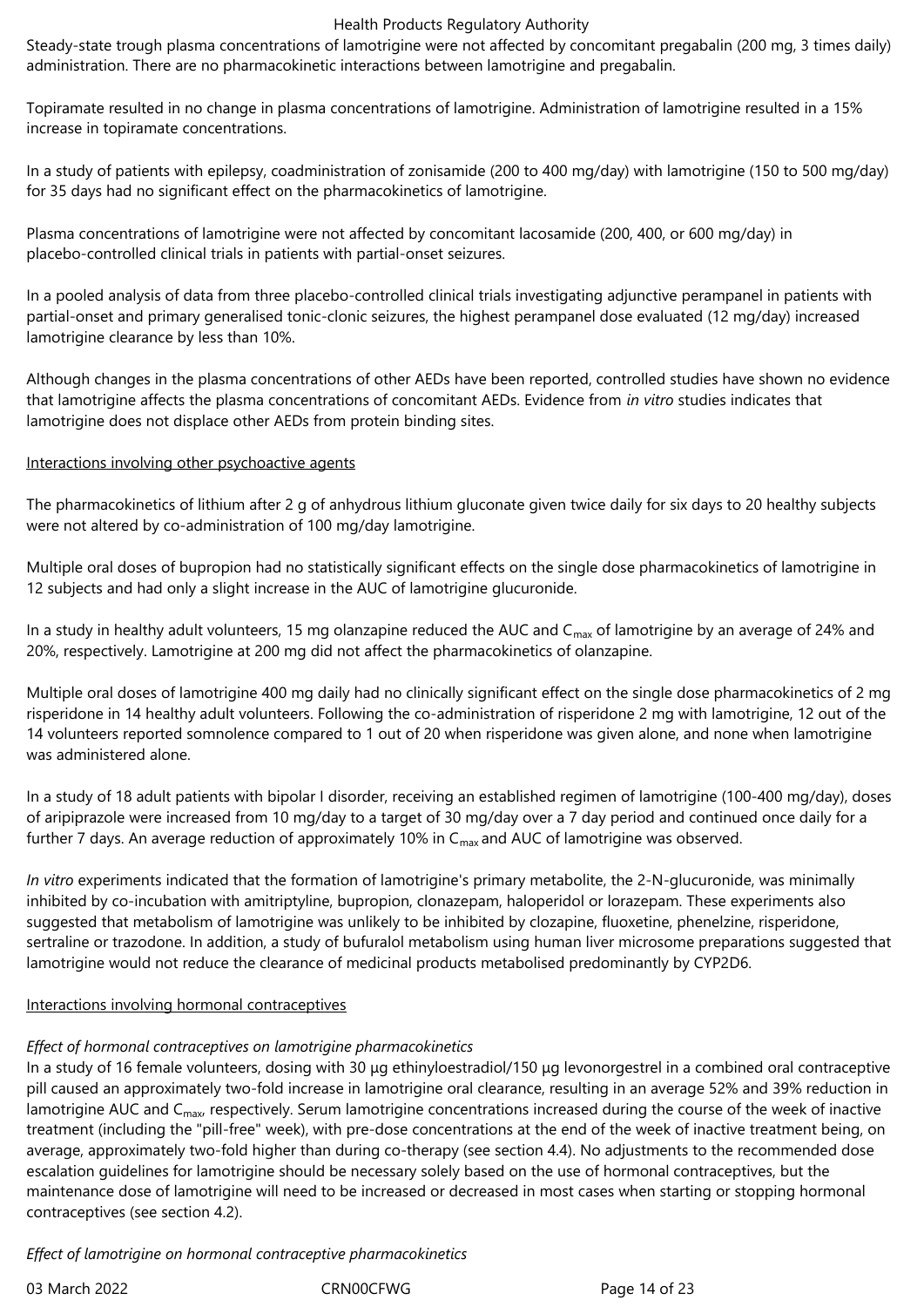In a study of 16 female volunteers, a steady state dose of 300 mg lamotrigine had no effect on the pharmacokinetics of the ethinyloestradiol component of a combined oral contraceptive pill. A modest increase in oral clearance of the levonorgestrel component was observed, resulting in an average 19% and 12% reduction in levonorgestrel AUC and C<sub>max</sub>, respectively. Measurement of serum FSH, LH and oestradiol during the study indicated some loss of suppression of ovarian hormonal activity in some women, although measurement of serum progesterone indicated that there was no hormonal evidence of ovulation in any of the 16 subjects. The impact of the modest increase in levonorgestrel clearance, and the changes in serum FSH and LH, on ovarian ovulatory activity is unknown (see section 4.4). The effects of doses of lamotrigine other than 300 mg/day have not been studied and studies with other female hormonal preparations have not been conducted.

### Interactions involving othermedicinal products

In a study in 10 male volunteers, rifampicin increased lamotrigine clearance and decreased lamotrigine half-life due to induction of the hepatic enzymes responsible for glucuronidation. In patients receiving concomitant therapy with rifampicin, the appropriate treatment regimen should be used (see section 4.2).

In a study in healthy volunteers, lopinavir/ritonavir approximately halved the plasma concentrations of lamotrigine, probably by induction of glucuronidation. In patients receiving concomitant therapy with lopinavir/ritonavir, the appropriate treatment regimen should be used (see section 4.2).

In a study in healthy adult volunteers, atazanavir/ritonavir (300 mg/100 mg) administered for 9 days reduced the plasma AUC and  $C_{\text{max}}$  of lamotrigine (single 100 mg dose) by an average of 32% and 6%, respectively. In patients receiving concomitant therapy with atazanavir/ritonavir, the appropriate treatment regimen should be used (see section 4.2).

In a study in healthy adult volunteers, paracetamol 1q (four times daily) reduced the plasma AUC and C<sub>min</sub> of lamotrigine by an average of 20% and 25%, respectively.

Data from in vitro assessment demonstrate that lamotrigine, but not the N(2)-glucuronide metabolite, is an inhibitor of Organic Transporter 2 (OCT 2) at potentially clinically relevant concentrations. These data demonstrate that lamotrigine is an inhibitor of OCT 2, with an IC50 value of 53.8 μM. Co-administration of lamotrigine with renally excreted medicinal products, which are substrates of OCT 2 (e.g. metformin, gabapentin and varenicline), may result in increased plasma levels of these medicinal products.

The clinical significance of this has not been clearly defined, however care should be taken in patients co administered with these medicinal products.

### **4.6 Fertility, pregnancy and lactation**

### Risk related to antiepileptic drugs in general

Specialist advice should be given to women who are of childbearing potential. The antiepileptic treatment should be reviewed when a woman is planning to become pregnant. In women being treated for epilepsy, sudden discontinuation of AED therapy should be avoided as this may lead to breakthrough seizures that could have serious consequences for the woman and the unborn child. Monotherapy should be preferred whenever possible because therapy with multiple AEDs could be associated with a higher risk of congenital malformations than monotherapy, depending on the associated antiepileptics.

### Risk related to lamotrigine

### *Pregnancy*

A large amount of data on pregnant women exposed to lamotrigine monotherapy during the first trimester of pregnancy (more than 8700) do not suggest a substantial increase in the risk for major congenital malformations including oral clefts. Animal studies have shown developmental toxicity (see section 5.3).

If therapy with Lamictal is considered necessary during pregnancy, the lowest possible therapeutic dose is recommended.

Lamotrigine has a slight inhibitory effect on dihydrofolic acid reductase and could therefore theoretically lead to an increased risk of embryofoetal damage by reducing folic acid levels. Intake of folic acid when planning pregnancy and during early pregnancy may be considered.

Physiological changes during pregnancy may affect lamotrigine levels and/or therapeutic effect. There have been reports of decreased lamotrigine plasma levels during pregnancy with a potential risk of loss of seizure control. After birth lamotrigine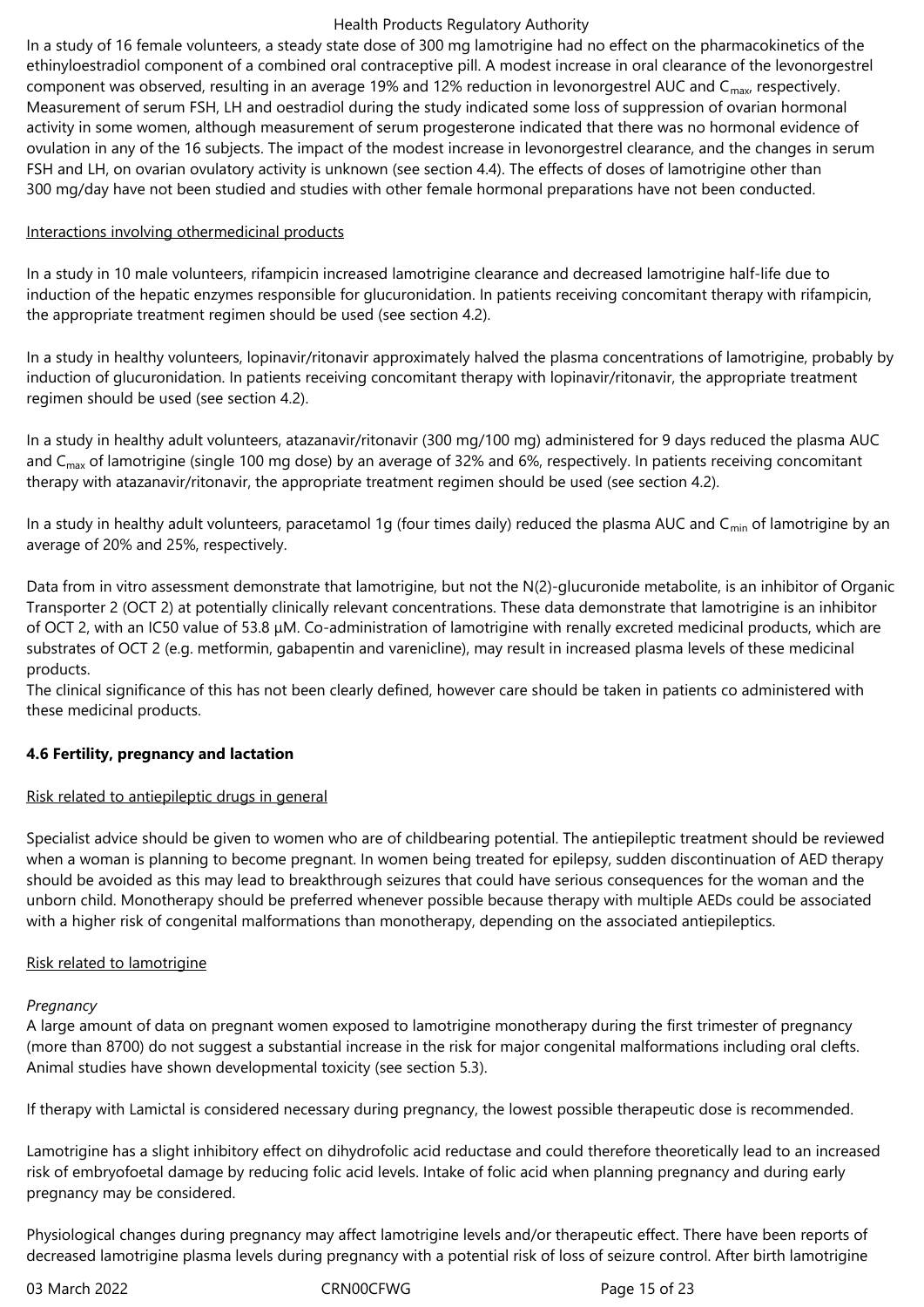levels may increase rapidly with a risk of dose-related adverse events. Therefore lamotrigine serum concentrations should be monitored before, during and after pregnancy, as well as shortly after birth. If necessary, the dose should be adapted to maintain the lamotrigine serum concentration at the same level as before pregnancy, or adapted according to clinical response. In addition, dose-related undesirable effects should be monitored after birth.

### *Lactation*

Lamotrigine has been reported to pass into breast milk in highly variable concentrations, resulting in total lamotrigine levels in infants of up to approximately 50% of the mothers'. Therefore, in some breast-fed infants, serum concentrations of lamotrigine may reach levels at which pharmacological effects occur.

The potential benefits of breast-feeding should be weighed against the potential risk of adverse effects occurring in the infant. Should a woman decide to breast‑feed while on therapy with lamotrigine, the infant should be monitored for adverse effects, such as sedation, rash and poor weight gain.

### *Fertility*

Animal experiments did not reveal impairment of fertility by lamotrigine (see section 5.3).

### **4.7 Effects on ability to drive and use machines**

As there is individual variation in response to all AED therapy, patients taking Lamictal to treat epilepsy should consult their physician on the specific issues of driving and epilepsy.

No studies on the effects on the ability to drive and use machines have been performed. Two volunteer studies have demonstrated that the effect of lamotrigine on fine visual motor co-ordination, eye movements, body sway and subjective sedative effects did not differ from placebo.In clinical trials with lamotrigine adverse reactions of a neurological character such as dizziness and diplopia have been reported. Therefore, patients should see how Lamictal therapy affects them before driving or operating machinery.

### **4.8 Undesirable effects**

The undesirable effects for epilepsy and bipolar disorder indications are based on available data from controlled clinical studies and other clinical experience and are listed in the table below. Frequency categories are derived from controlled clinical studies (epilepsy monotherapy (identified by<sup>†</sup>) and bipolar disorder (identified by <sup>§</sup>)). Where frequency categories differ between clinical trial data from epilepsy and bipolar disorder the most conservative frequency is shown. However, where no controlled clinical trial data are available, frequency categories have been obtained from other clinical experience.

The following convention has been utilised for the classification of undesirable effects:- Very common ( $\geq$ 1/10); common (>1/100 to <1/10); uncommon (>1/1000 to <1/100); rare (>1/10,000 to <1/1000); very rare (<1/10,000), not known (cannot be estimated from the available data).

| <b>System Organ Class</b>            | <b>Adverse Event</b>                                                                                                                                             | <b>Frequency</b> |
|--------------------------------------|------------------------------------------------------------------------------------------------------------------------------------------------------------------|------------------|
|                                      | Haematological abnormalities <sup>1</sup> including<br>neutropenia, leucopenia, anaemia,<br>thrombocytopenia, pancytopenia, aplastic<br>anaemia, agranulocytosis | Very rare        |
| Blood and lymphatic system disorders | Haemophagocytic lymphohistiocytosis (see<br>section 4.4)                                                                                                         | Very rare        |
|                                      | Lymphadenopathy <sup>1</sup>                                                                                                                                     | Not known        |
|                                      | Hypersensitivity syndrome <sup>2</sup>                                                                                                                           | Very rare        |
| Immune System Disorders              | Hypogammaglobulinaemia                                                                                                                                           | Unknown          |
|                                      | Aggression, irritability                                                                                                                                         | Common           |
| Psychiatric Disorders                | Confusion, hallucinations, tics                                                                                                                                  | Very rare        |
|                                      | Nightmares                                                                                                                                                       | Not known        |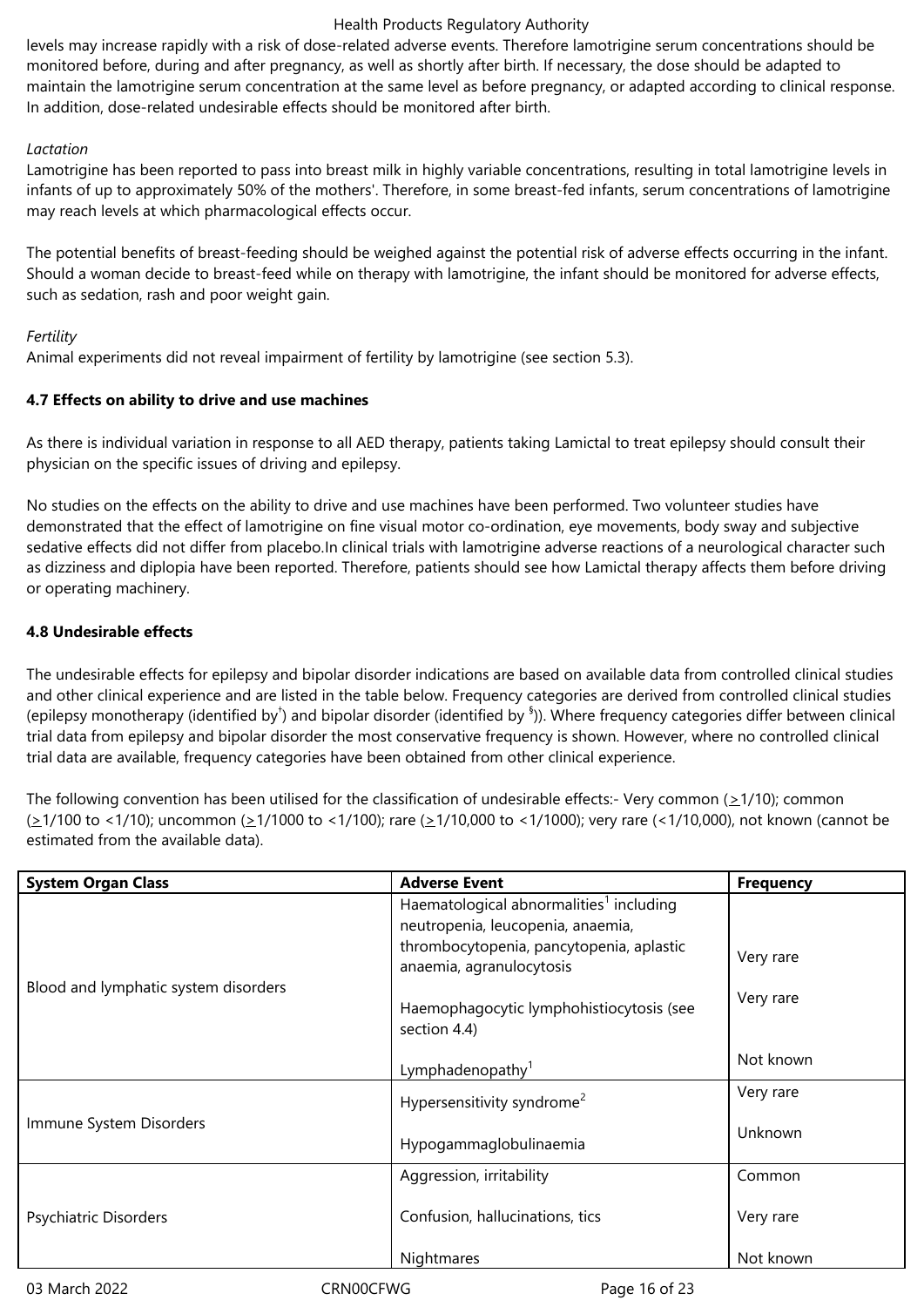|                                                      | Headache <sup>+§</sup>                                                                                       | Very common |  |
|------------------------------------------------------|--------------------------------------------------------------------------------------------------------------|-------------|--|
|                                                      |                                                                                                              |             |  |
|                                                      | Somnolence <sup>+§</sup> , dizziness <sup>+§</sup> , tremor <sup>+</sup> , insomnia <sup>+</sup>             | Common      |  |
|                                                      | agitation <sup>§</sup>                                                                                       |             |  |
|                                                      |                                                                                                              |             |  |
|                                                      | Ataxia <sup>+</sup>                                                                                          | Uncommon    |  |
| Nervous System Disorders                             |                                                                                                              |             |  |
|                                                      | Nystagmus <sup>+</sup> , aseptic meningitis(see section 4.4)                                                 | Rare        |  |
|                                                      |                                                                                                              |             |  |
|                                                      | Unsteadiness, movement disorders, worsening<br>of Parkinson's disease <sup>3</sup> , extrapyramidal effects, | Very rare   |  |
|                                                      | choreoathetosis <sup>†</sup> , increase in seizure frequency                                                 |             |  |
|                                                      |                                                                                                              |             |  |
|                                                      | Diplopia <sup>†</sup> , blurred vision <sup>†</sup>                                                          | Uncommon    |  |
| Eye disorders                                        |                                                                                                              |             |  |
|                                                      | Conjunctivitis                                                                                               | Rare        |  |
| Gastrointestinal disorders                           | Nausea <sup>†</sup> , vomiting <sup>†</sup> , diarrhoea <sup>†</sup> , dry mouth <sup>§</sup>                | Common      |  |
| Hepatobiliary disorders                              | Hepatic failure, hepatic dysfunction <sup>4</sup> , increased                                                | Very rare   |  |
|                                                      | liver function tests                                                                                         |             |  |
|                                                      | Skin rash <sup>5+§</sup>                                                                                     | Very common |  |
|                                                      | Alopecia, photosensitivity reaction                                                                          | Uncommon    |  |
|                                                      |                                                                                                              |             |  |
|                                                      | Stevens-Johnson Syndrome <sup>§</sup>                                                                        | Rare        |  |
| Skin and subcutaneous tissue disorders               |                                                                                                              |             |  |
|                                                      | Toxic epidermal necrolysis                                                                                   | Very rare   |  |
|                                                      |                                                                                                              |             |  |
|                                                      | Drug Reaction with Eosinophilia and Systemic <sup>2</sup>                                                    | Very rare   |  |
|                                                      | Symptoms                                                                                                     |             |  |
|                                                      | Arthralgia <sup>§</sup>                                                                                      | Common      |  |
| Musculoskeletal and connective tissue disorders      |                                                                                                              |             |  |
|                                                      | Lupus-like reactions                                                                                         | Very rare   |  |
|                                                      | Tubulointerstitial nephritis, tubulointerstitial<br>Not known                                                |             |  |
| Renal and urinary disorders                          | nephritis and uveitis syndrome                                                                               |             |  |
| General disorders and administration site conditions | Tiredness <sup>†</sup> , pain <sup>§</sup> , back pain <sup>§</sup>                                          | Common      |  |

### Description of selected adverse reactions

 $1$  Haematological abnormalities and lymphadenopathy may or may not be associated with the Drug Reaction with Eosinophilia and Systemic Symptoms (DRESS) / hypersensitivity syndrome (see Special warnings and precautions for use and Immune system disorders).

 $2$  Rash has also been reported as part of this syndrome, also known as DRESS. This condition is associated with a variable pattern of systemic symptoms including fever, lymphadenopathy, facial oedema, and abnormalities of the blood, liver and kidney. The syndrome shows a wide spectrum of clinical severity and may, rarely, lead to disseminated intravascular coagulation and multiorgan failure. It is important to note that early manifestations of hypersensitivity (for example fever, lymphadenopathy) may be present even though rash is not evident. If such signs and symptoms are present, the patient should be evaluated immediately, and Lamictal discontinued if an alternative aetiology cannot be established (see section 4.4).

<sup>3</sup>These effects have been reported during other clinical experience. There have been reports that lamotrigine may worsen parkinsonian symptoms in patients with pre‑existing Parkinson's disease, and isolated reports of extrapyramidal effects and choreoathetosis in patients without this underlying condition.

<sup>4</sup> Hepatic dysfunction usually occurs in association with hypersensitivity reactions but isolated cases have been reported without overt signs of hypersensitivity.

<sup>5</sup> In clinical trials in adults, skin rashes occurred in up to 8-12% of patients taking lamotrigine and in 5-6% of patients taking placebo. The skin rashes led to the withdrawal of lamotrigine treatment in 2% of patients. The rash, usually maculopapular in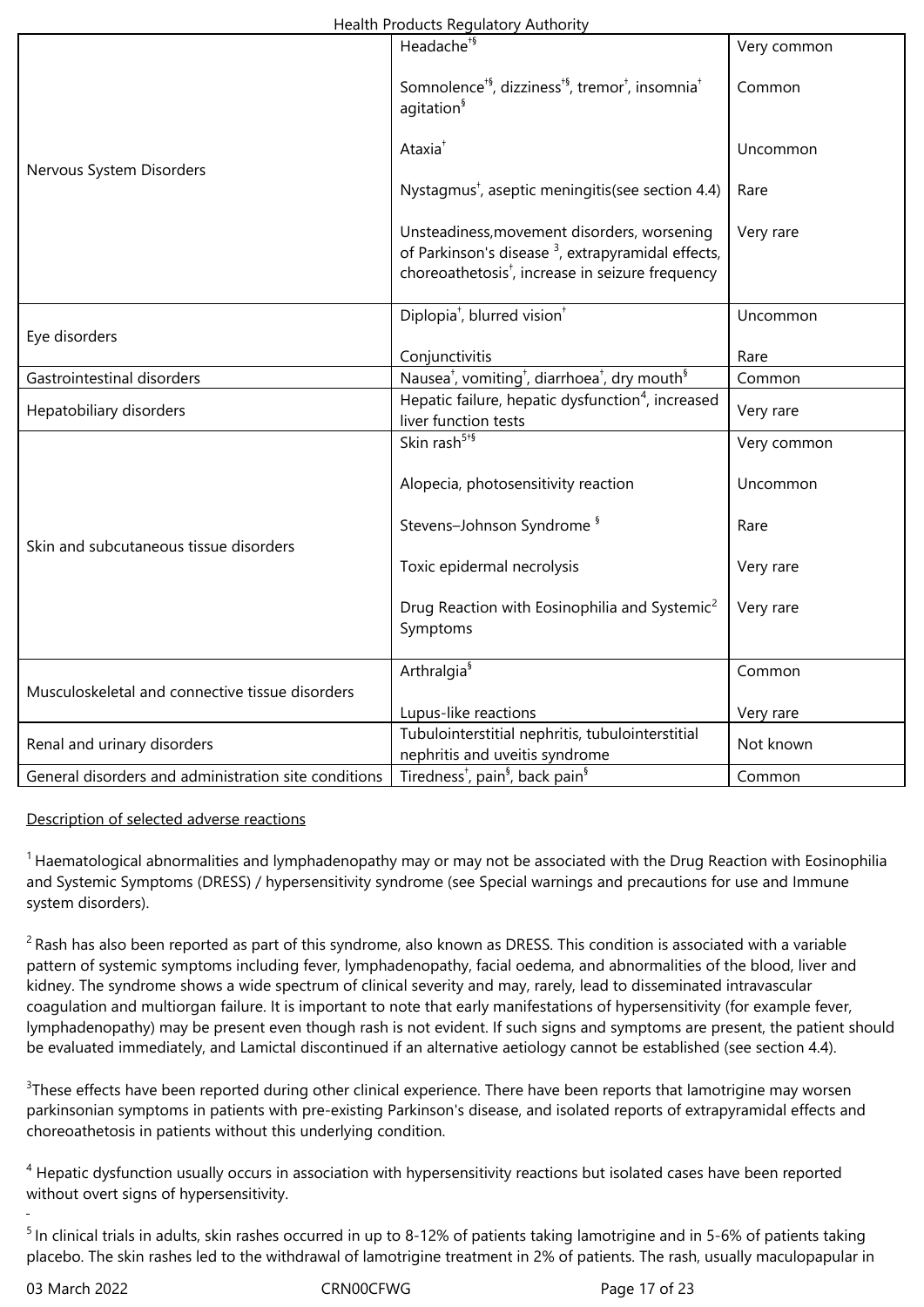appearance, generally appears within eight weeks of starting treatment and resolves on withdrawal of Lamictal (see section 4.4).

Serious potentially life-threatening skin rashes, including Stevens–Johnson syndrome and toxic epidermal necrolysis (Lyell's Syndrome) and Drug Reaction with Eosinophilia and Systemic Symptoms

(DRESS) have been reported. Although the majority recover on withdrawal of lamotrigine treatment, some patients experience irreversible scarring and there have been rare cases of associated death (see section 4.4).

The overall risk of rash, appears to be strongly associated with:

- high initial doses of lamotrigine and exceeding the recommended dose escalation of lamotrigine therapy (see section 4.2)
- concomitant use of valproate (see section 4.2).

There have been reports of decreased bone mineral density, osteopenia, osteoporosis and fractures in patients on long-term therapy with lamotrigine. The mechanism by which lamotrigine affects bone metabolism has not been identified.

### Reporting of suspected adverse reactions

Reporting suspected adverse reactions after authorisation of the medicinal product is important. It allows continued monitoring of the benefit/risk balance of the medicinal product. Healthcare professionals are asked to report any suspected adverse reactions via HPRA Pharmacovigilance, Website: www.hpra.ie.

### **4.9 Overdose**

### Symptoms and signs

Acute ingestion of doses in excess of 10 to 20 times the maximum therapeutic dose has been reported, including fatal cases. Overdose has resulted in symptoms including nystagmus, ataxia, impaired consciousness, grand mal convulsion and coma. QRS broadening (intraventricular conduction delay) and QT prolongation have also been observed in overdose patients. Broadening of QRS duration to more than 100 msec may be associated with more severe toxicity.

### Treatment

In the event of overdose, the patient should be admitted to hospital and given appropriate supportive therapy. Therapy aimed at decreasing absorption (activated charcoal) should be performed if indicated. Further management should be as clinically indicated, taking into account potential effects on cardiac conduction (see section 4.4). There is no experience with haemodialysis as treatment of overdose. In six volunteers with kidney failure, 20% of the lamotrigine was removed from the body during a 4‑hour haemodialysis session (see section 5.2).

### **5 PHARMACOLOGICAL PROPERTIES**

### **5.1 Pharmacodynamic properties**

Pharmacotherapeutic group: other antiepileptics, ATC code: N03AX09.

#### Mechanism of action

The results of pharmacological studies suggest that lamotrigine is a use- and voltage‑dependent blocker of voltage gated sodium channels. It inhibits sustained repetitive firing of neurones and inhibits release of glutamate (the neurotransmitter which plays a key role in the generation of epileptic seizures). These effects are likely to contribute to the anticonvulsant properties of lamotrigine.

In contrast, the mechanisms by which lamotrigine exerts its therapeutic action in bipolar disorder have not been established, although interaction with voltage gated sodium channels is likely to be important.

Pharmacodynamic effects

03 March 2022 CRN00CFWG CROSS CROSS CROSS Page 18 of 23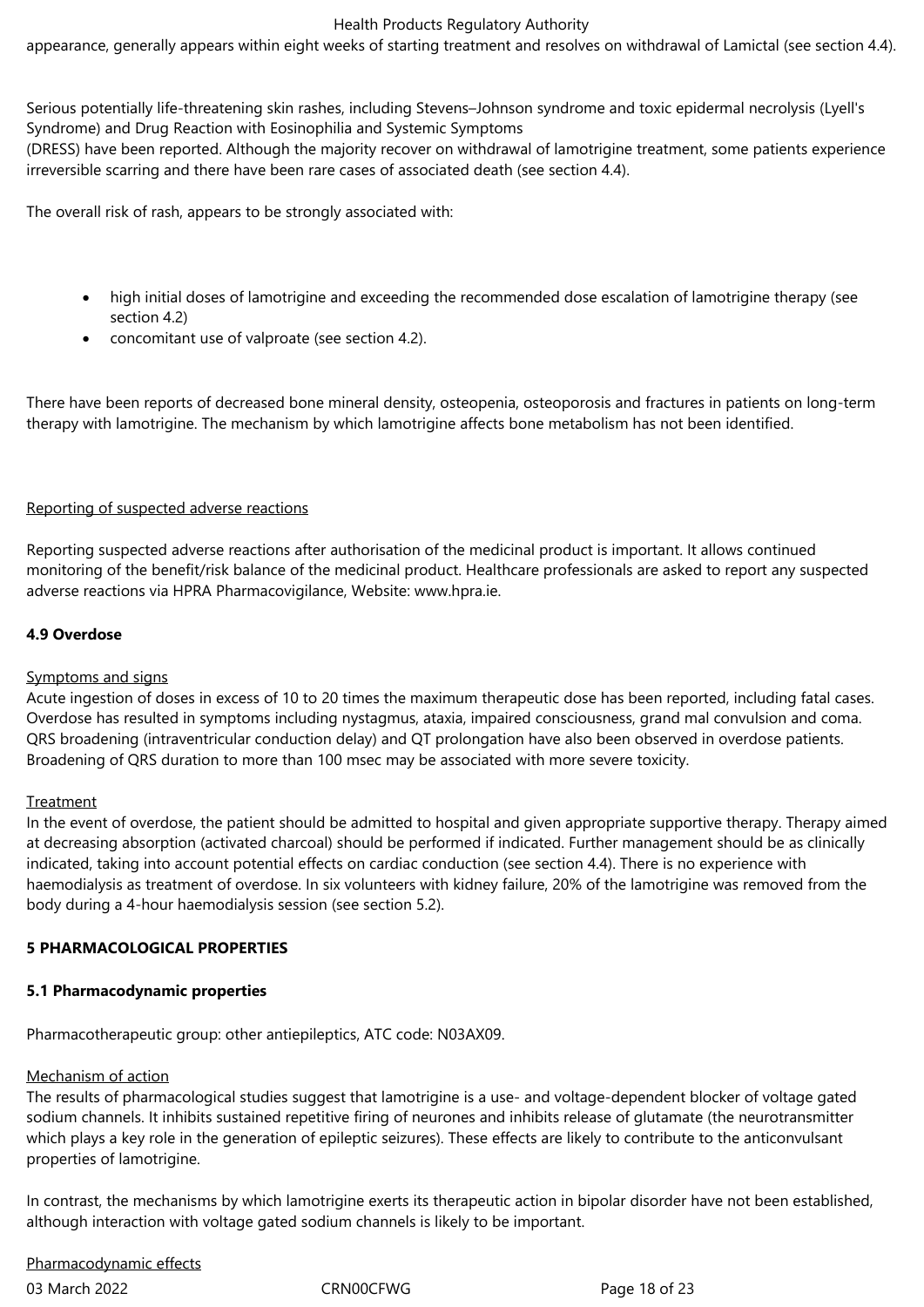In tests designed to evaluate the central nervous system effects of medicinal products, the results obtained using doses of 240 mg lamotrigine administered to healthy volunteers did not differ from placebo, whereas both 1000 mg phenytoin and 10 mg diazepam each significantly impaired fine visual motor co‑ordination and eye movements, increased body sway and produced subjective sedative effects.

In another study, single oral doses of 600 mg carbamazepine significantly impaired fine visual motor co-ordination and eye movements, while increasing both body sway and heart rate, whereas results with lamotrigine at doses of 150 mg and 300 mg did not differ from placebo.

### *Study of the effect of lamotrigine on cardiac conduction*

A study in healthy adult volunteers evaluated the effect of repeat doses of lamotrigine (up to 400 mg/day) on cardiac conduction, as assessed by 12‑lead ECG. There was no clinically significant effect of lamotrigine on QT interval compared to placebo.

### Clinical efficacy and safety

### *Prevention of mood episodes in patients with bipolar disorder*

The efficacy of lamotrigine in the prevention of mood episodes in patients with bipolar I disorder has been evaluated in two studies.

Study SCAB2003 was a multicentre, double‑blind, double dummy, placebo and lithium‑controlled, randomised fixed dose evaluation of the long-term prevention of relapse and recurrence of depression and/or mania in patients with bipolar I disorder who had recently or were currently experiencing a major depressive episode. Once stabilised using lamotrigine monotherapy or adjunctive therapy, patients were randomly assigned into one of five treatment groups: lamotrigine (50, 200, 400 mg/day), lithium (serum levels of 0.8 to 1.1 mMol/L) or placebo for a maximum of 76 weeks (18 months). The primary endpoint was "Time to Intervention for a Mood Episode (TIME)", where the interventions were additional pharmacotherapy or electroconvulsive therapy (ECT). Study SCAB2006 had a similar design as study SCAB2003, but differed from study SCAB2003 in evaluating a flexible dose of lamotrigine (100 to 400 mg/day) and including patients with bipolar I disorder who had recently or were currently experiencing a manic episode. The results are shown in Table 7.

**'Proportion' of patients being event free at week 76 Study SCAB2003 Bipolar I Study SCAB2006 Bipolar I** Inclusion criterion Major depressive episode Major manic episode Lamotrigine | Lithium | Placebo | Lamotrigine | Lithium | Placebo Intervention free 0.22 0.21 0.12 0.17 0.24 0.04 p-value Log rank test 0.004 0.006 - 0.023 0.006 - Depression free 2.51 0.51 0.46 0.41 0.82 0.71 0.40 p-value Log rank test 0.047 0.209 - 0.015 0.167 - Free of mania 0.70 0.86 0.67 0.53 0.64 0.37 p-value Log rank test 0.339 0.026 - 0.280 0.006 -

*Table 7: Summary of results from studies investigating the efficacy of lamotrigine in the prevention of mood episodes in patients with bipolar I disorder*

In supportive analyses of time to first depressive episode and time to first manic/hypomanic or mixed episode, the lamotrigine-treated patients had significantly longer times to first depressive episode than placebo patients, and the treatment difference with respect to time to manic/hypomanic or mixed episodes was not statistically significant.

The efficacy of lamotrigine in combination with mood stabilisers has not been adequately studied.

### Paediatric population

### *Children aged 1 to 24 months*

The efficacy and safety of adjunctive therapy in partial seizures in patients aged 1 to 24 months has been evaluated in a small double-blind placebo-controlled withdrawal study. Treatment was initiated in 177 subjects, with a dose titration schedule similar to that of children aged 2 to 12 years. Lamotrigine 2 mg tablets are the lowest strength available, therefore the standard

03 March 2022 CRN00CFWG CROSS CROSS CROSS CRNO0CFWG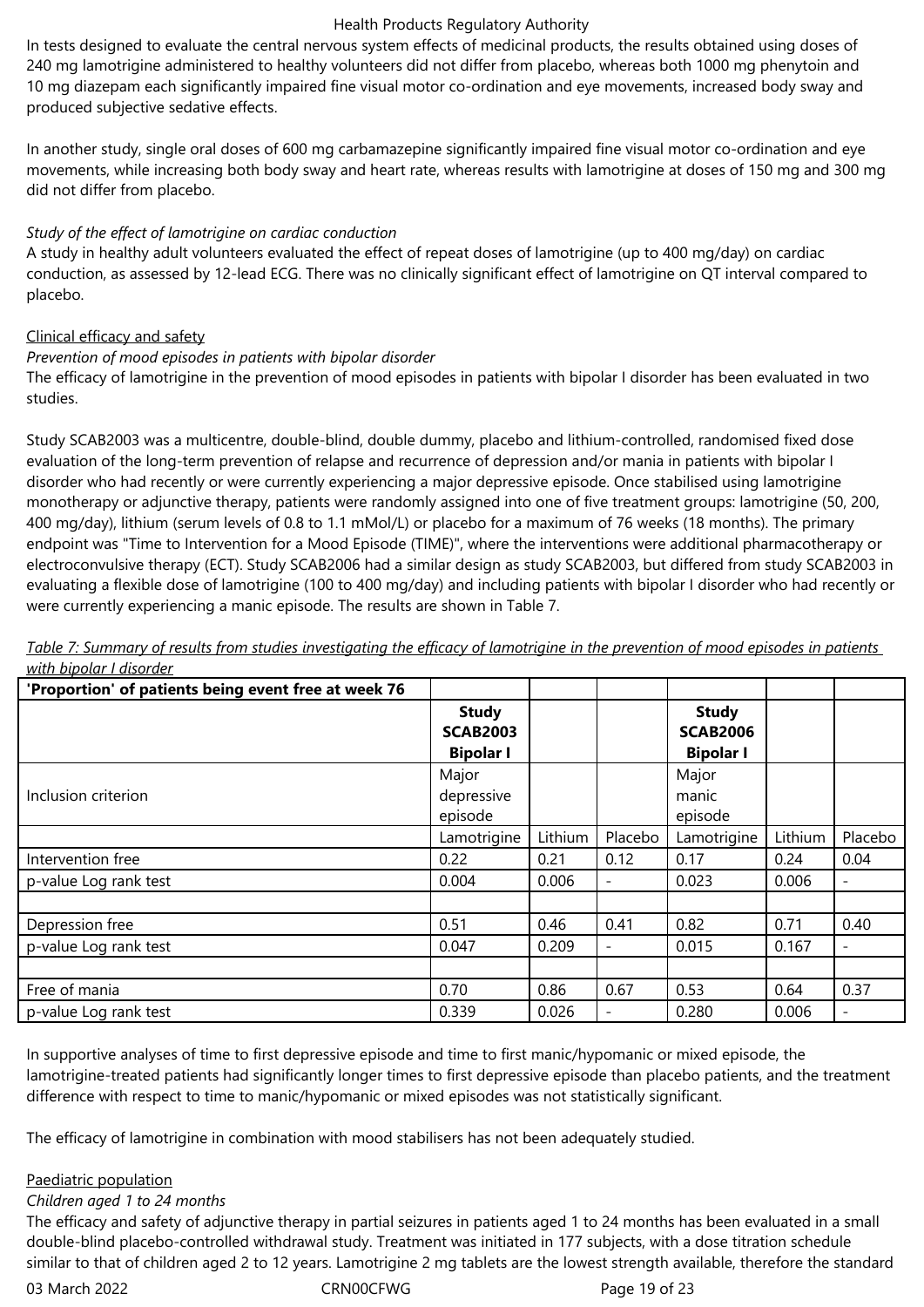dosing schedule was adapted in some cases during the titration phase (for example, by administering a 2 mg tablet on alternate days when the calculated dose was less than 2 mg). Serum levels were measured at the end of week 2 of titration and the subsequent dose either reduced or not increased if the concentration exceeded 0.41 µg/mL, the expected concentration in adults at this time point. Dose reductions of up to 90% were required in some patients at the end of week 2. Thirty‑eight responders (> 40% decrease in seizure frequency) were randomised to placebo or continuation of lamotrigine. The proportion of subjects with treatment failure was 84% (16/19 subjects) in the placebo arm and 58% (11/19 subjects) in the lamotrigine arm. The difference was not statistically significant: 26.3%, CI95% -2.6% <> 50.2%, p=0.07.

A total of 256 subjects between 1 to 24 months of age have been exposed to lamotrigine in the dose range 1 to 15 mg/kg/day for up to 72 weeks. The safety profile of lamotrigine in children aged 1 month to 2 years was similar to that in older childrenexcept that clinically significant worsening of seizures (>=50%) was reported more often in children under 2 years of age (26%) as compared to older children (14%).

#### *Lennox‑Gastaut syndrome*

There are no data for monotherapy in seizures associated with Lennox-Gastaut syndrome.

### *Prevention of mood episodes in children (10-12 years of age) and adolescents (13-17 years of age)*

A multicentre, parallel group, placebo-controlled, double-blind, randomised withdrawal study, evaluated the efficacy and safety of lamotrigine IR as add-on maintenance therapy to delay mood episodes in male and female children and adolescents (age 10-17 years) who had been diagnosed with bipolar I disorder and who had remitted or improved from a bipolar episode while treated with lamotrigine in combinations with concomitant antipsychotic or other mood-stabilising drugs. The result of the primary efficacy analysis (time to occurrence of a bipolar event – TOBE) did not reach statistical significance (p=0.0717), thus efficacy was not shown. In addition, safety results showed increased reporting of suicidal behaviours in lamotrigine treated patients: 5% (4 patients) in the lamotrigine arm compared to 0 in placebo (see section 4.2).

### **5.2 Pharmacokinetic properties**

### Absorption

Lamotrigine is rapidly and completely absorbed from the gut with no significant first-pass metabolism. Peak plasma concentrations occur approximately 2.5 hours after oral administration of lamotrigine. Time to maximum concentration is slightly delayed after food but the extent of absorption is unaffected. There is considerable inter‑individual variation in steady state maximum concentrations but within an individual, concentrations rarely vary.

### Distribution

Binding to plasma proteins is about 55%; it is very unlikely that displacement from plasma proteins would result in toxicity.

The volume of distribution is 0.92 to 1.22 L/kg.

### Biotransformation

UDP‑glucuronyl transferases have been identified as the enzymes responsible for metabolism of lamotrigine.

Lamotrigine induces its own metabolism to a modest extent depending on dose. However, there is no evidence that lamotrigine affects the pharmacokinetics of other AEDs and data suggest that interactions between lamotrigine and medicinal products metabolised by cytochrome  $P_{450}$  enzymes are unlikely to occur.

### Elimination

The apparent plasma clearance in healthy subjects is approximately 30 mL/min. Clearance of lamotrigine is primarily metabolic with subsequent elimination of glucuronide-conjugated material in urine. Less than 10% is excreted unchanged in the urine. Only about 2% of lamotrigine‑related material is excreted in faeces. Clearance and half‑life are independent of dose. The apparent plasma half-life in healthy subjects is estimated to be approximately 33 hours (range 14 to 103 hours). In a study of subjects with Gilbert's Syndrome, mean apparent clearance was reduced by 32% compared with normal controls but the values are within the range for the general population.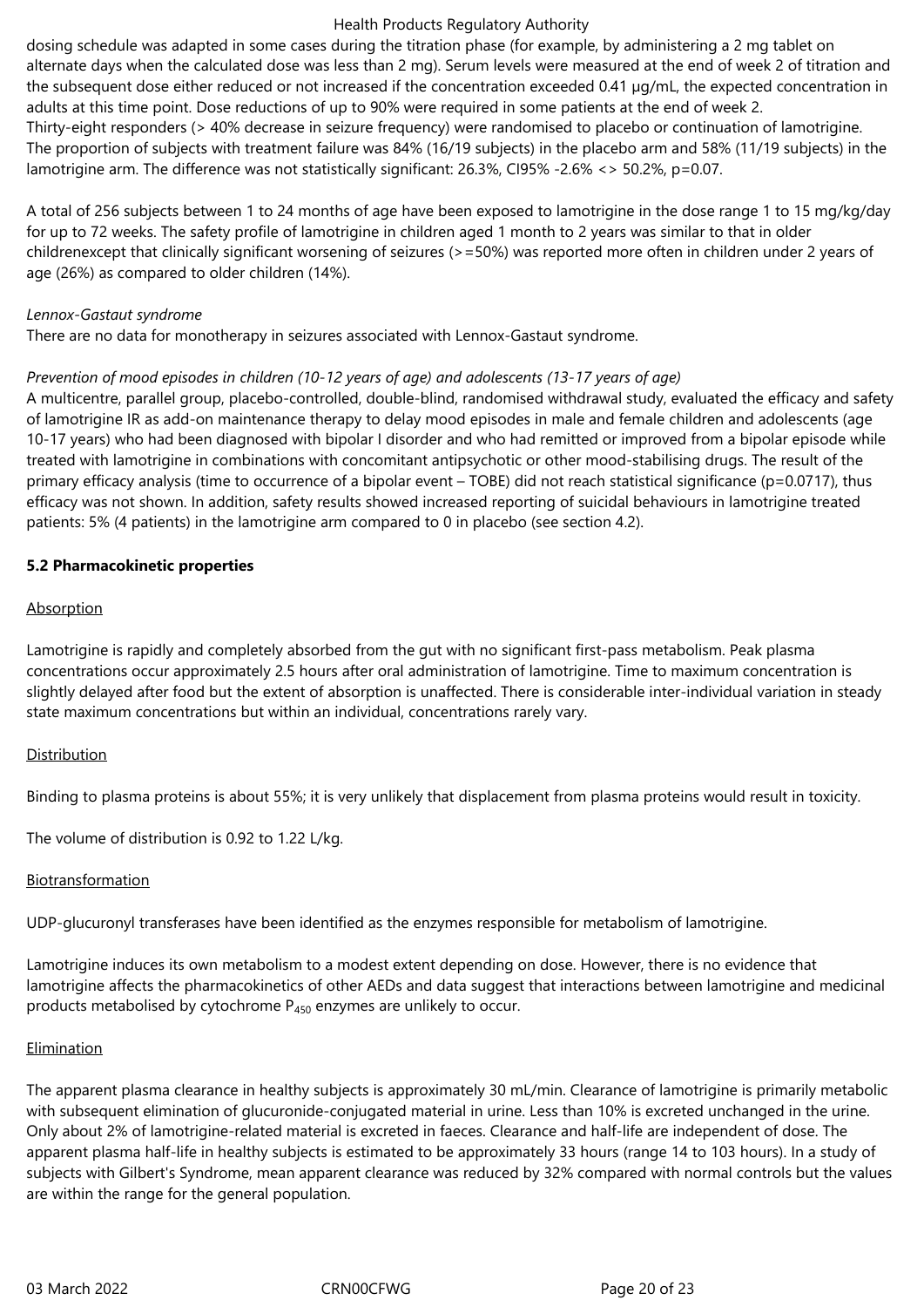The half-life of lamotrigine is greatly affected by concomitant medicinal products. Mean half-life is reduced to approximately 14 hours when given with glucuronidation-inducing medicinal products such as carbamazepine and phenytoin and is increased to a mean of approximately 70 hours when co-administered with valproate alone (see section 4.2).

### Linearity

The pharmacokinetics of lamotrigine are linear up to 450 mg, the highest single dose tested.

### Special patient populations

### *Children*

Clearance adjusted for body weight is higher in children than in adults with the highest values in children under five years. The half-life of lamotrigine is generally shorter in children than in adults with a mean value of approximately 7 hours when given with enzyme-inducing medicinal products such as carbamazepine and phenytoin and increasing to mean values of 45 to 50 hours when co‑administered with valproate alone (see section 4.2).

### *Infants aged 2 to 26 months*

In 143 paediatric patients aged 2 to 26 months, weighing 3 to 16 kg, clearance was reduced compared to older children with the same body weight, receiving similar oral doses per kg body weight as children older than 2 years. The mean half-life was estimated at 23 hours in infants younger than 26 months on enzyme-inducing therapy, 136 hours when co-administered with valproate and 38 hours in subjects treated without enzyme inducers/inhibitors. The inter‑individual variability for oral clearance was high in the group of paediatric patients of 2 to 26 months (47%). The predicted serum concentration levels in children of 2 to 26 months were in general in the same range as those in older children, though higher  $C_{\text{max}}$  levels are likely to be observed in some children with a body weight below 10 kg.

### *Elderly*

Results of a population pharmacokinetic analysis including both young and elderly patients with epilepsy, enrolled in the same trials, indicated that the clearance of lamotrigine did not change to a clinically relevant extent. After single doses apparent clearance decreased by 12% from 35 mL/min at age 20 to 31 mL/min at 70 years. The decrease after 48 weeks of treatment was 10% from 41 to 37 mL/min between the young and elderly groups. In addition, pharmacokinetics of lamotrigine was studied in 12 healthy elderly subjects following a 150 mg single dose. The mean clearance in the elderly (0.39 mL/min/kg) lies within the range of the mean clearance values (0.31 to 0.65 mL/min/kg) obtained in nine studies with non-elderly adults after single doses of 30 to 450 mg.

### *Renal impairment*

Twelve volunteers with chronic renal failure, and another six individuals undergoing haemodialysis were each given a single 100 mg dose of lamotrigine. Mean clearances were 0.42 mL/min/kg (chronic renal failure), 0.33 mL/min/kg (between haemodialysis) and 1.57 mL/min/kg (during haemodialysis), compared with 0.58 mL/min/kg in healthy volunteers. Mean plasma half‑lives were 42.9 hours (chronic renal failure), 57.4 hours (between haemodialysis) and 13.0 hours (during haemodialysis), compared with 26.2 hours in healthy volunteers. On average, approximately 20% (range = 5.6 to 35.1) of the amount of lamotrigine present in the body was eliminated during a 4-hour haemodialysis session. For this patient population, initial doses of lamotrigine should be based on the patient's concomitant medicinal products; reduced maintenance doses may be effective for patients with significant renal functional impairment (see sections 4.2 and 4.4).

### *Hepatic impairment*

A single dose pharmacokinetic study was performed in 24 subjects with various degrees of hepatic impairment and 12 healthy subjects as controls. The median apparent clearance of lamotrigine was 0.31, 0.24 or 0.10 mL/min/kg in patients with Grade A, B, or C (Child‑Pugh Classification) hepatic impairment, respectively, compared with 0.34 mL/min/kg in the healthy controls. Initial, escalation and maintenance doses should generally be reduced in patients with moderate or severe hepatic impairment (see section 4.2).

### **5.3 Preclinical safety data**

Non-clinical data reveal no special hazard for humans based on studies of safety pharmacology, repeated dose toxicity, genotoxicity and carcinogenic potential.

In reproductive and developmental toxicity studies in rodents and rabbits, no teratogenic effects but reduced foetal weight and retarded skeletal ossification were observed, at exposure levels below or similar to the expected clinical exposure. Since higher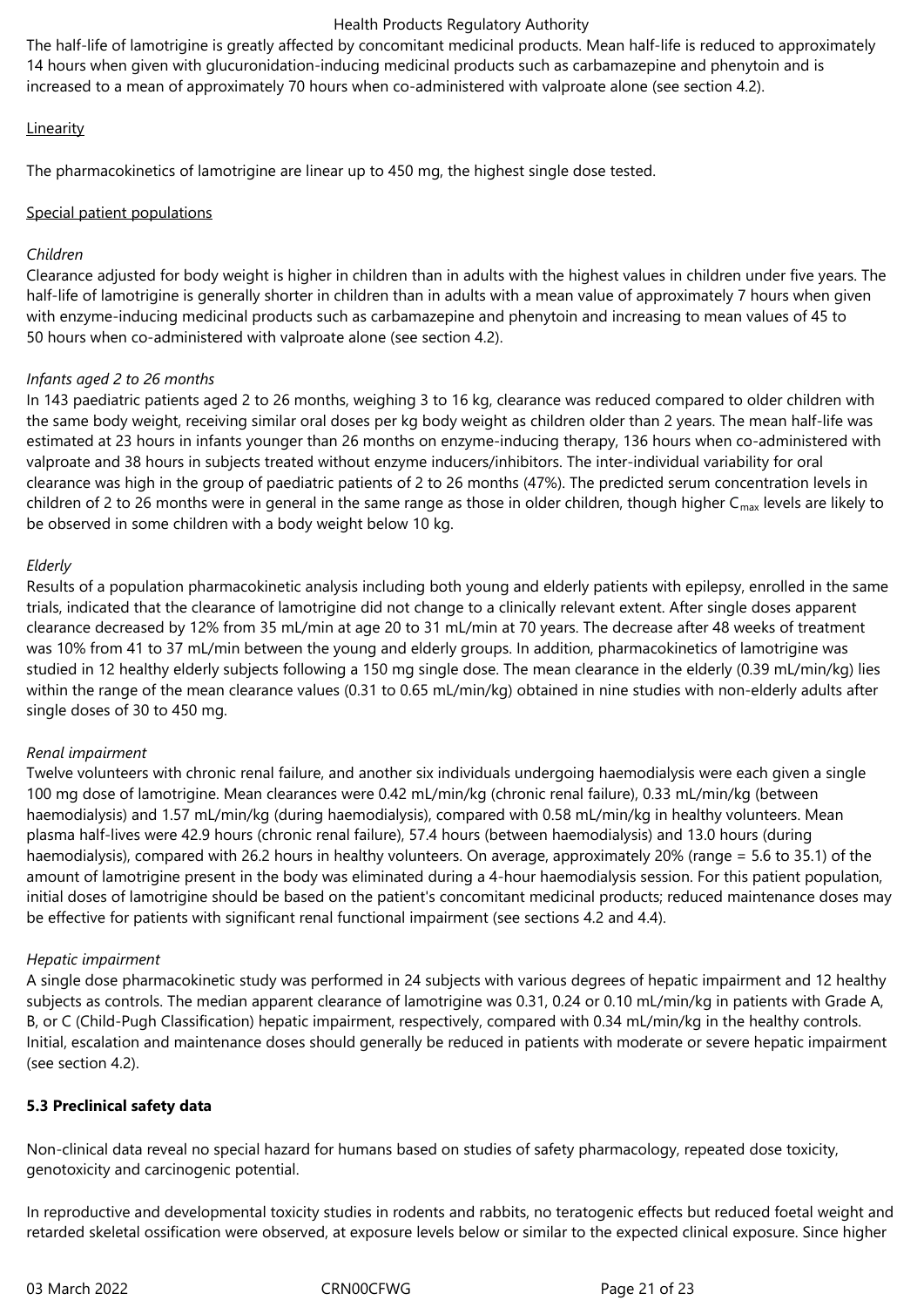exposure levels could not be tested in animals due to the severity of maternal toxicity, the teratogenic potential of lamotrigine has not been characterised above clinical exposure.

In rats, enhanced foetal as well as post-natal mortality was observed when lamotrigine was administered during late gestation and through the early post-natal period. These effects were observed below the expected clinical exposure.

In juvenile rats, an effect on learning in the Biel maze test, a slight delay in balanopreputial separation and vaginal patency and a decreased postnatal body weight gain in F1 animals were observed at exposures less than the therapeutic exposures in human adults, based on body surface area.

Animal experiments did not reveal impairment of fertility by lamotrigine. Lamotrigine reduced foetal folic acid levels in rats. Folic acid deficiency is assumed to be associated with an enhanced risk of congenital malformations in animals as well as in humans.

Lamotrigine caused a dose-related inhibition of the hERG channel tail current in human embryonic kidney cells. The IC50 was approximately nine-times above the maximum therapeutic free concentration. Lamotrigine did not cause QT prolongation in animals at exposures up to approximately two-times the maximum therapeutic free concentration. In a clinical study, there was no clinically significant effect of lamotrigine on QT interval in healthy adult volunteers (see section 5.1).

*In vitro* studies show that lamotrigine exhibits Class IB antiarrhythmic activity at therapeutically relevant concentrations. It inhibits human cardiac sodium channels with rapid onset and offset kinetics and strong voltage dependence, consistent with other Class IB antiarrhythmic agents. At therapeutic doses, lamotrigine did not slow ventricular conduction (widen QRS) in healthy individuals in a thorough QT study; however, in patients with clinically important structural or functional heart disease lamotrigine could potentially slow ventricular conduction (widen QRS) and induce proarrhythmia (see section 4.4).

### **6 PHARMACEUTICAL PARTICULARS**

### **6.1 List of excipients**

Lactose monohydrate Microcrystalline cellulose Povidone K30 Sodium starch glycolate (Type A) Iron oxide yellow (E172) Magnesium stearate.

### **6.2 Incompatibilities**

Not applicable.

### **6.3 Shelf life**

3 years.

### **6.4 Special precautions for storage**

This medicinal product does not require any special storage conditions.

### **6.5 Nature and contents of container**

50 mg tablets: PVC/aluminium foil blister or child resistant PVC/aluminium foil/paper blister.

Packs of 14, 28, 30, 42, 56, 90, 98 or 100 tablets. PVC/aluminium foil blister. Starter pack of 42 tablets.

Not all pack sizes may be marketed.

03 March 2022 CRN00CFWG CROSS CROSS CROSS CRNO0CFWG Page 22 of 23